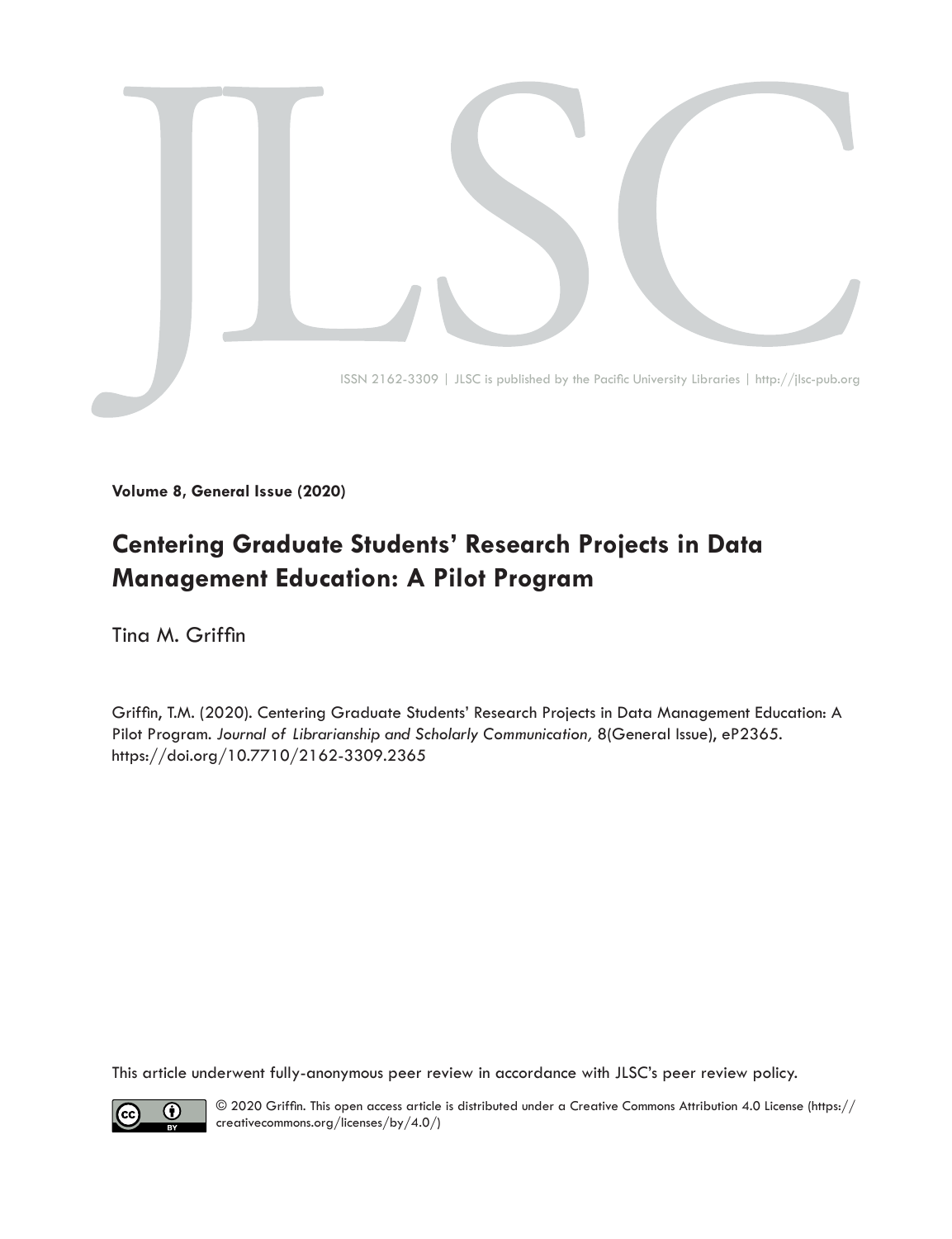## **PRACTICE**

# Centering Graduate Students' Research Projects in Data Management Education: A Pilot Program

### Tina M. Griffin

*Assistant Professor, Information Services Librarian/Liaison, University of Illinois Chicago*

**INTRODUCTION** Data management education has been part of library service models for almost 2 decades. This paper describes a pilot graduate student education program whose framework shows interdependencies between data management practices, uses a flipped classroom model to allow maximum time for implementation, and whose primary activities are entirely student research based. **LITERATURE REVIEW** Education in data management encompasses many different formats (in-person, online, synchronous, asynchronous). Within this instruction, Data Information Literacy competencies help define student-learning objectives for data management tasks. Currently data management education is a combination of theory and active learning, with students asking for more hands-on practice. **PROGRAM DESCRIPTION** This program is an 8-week, inperson, flipped classroom series that addresses all data life cycle stages and aligns with many Data Information Literacy competencies. It is entirely student research data focused in that activities require that they use their projects, with significant time allocated to implement these practices while in the classroom. **NEXT STEPS**  With a 69% retention rate and student improvement in seven foundational data management concepts, this program is considered a success. Future work involves converting this program to a credit-bearing course.

*Received: 02/06/2020 Accepted: 09/22/2020* 

*Correspondence*: Tina M. Griffin, 1750 W Polk St, Chicago, IL 60612, tmcg@uic.edu



© 2020 Griffin. This open access article is distributed under a Creative Commons Attribution 4.0 License ([https://](https://creativecommons.org/licenses/by/4.0/) [creativecommons.org/licenses/by/4.0/](https://creativecommons.org/licenses/by/4.0/))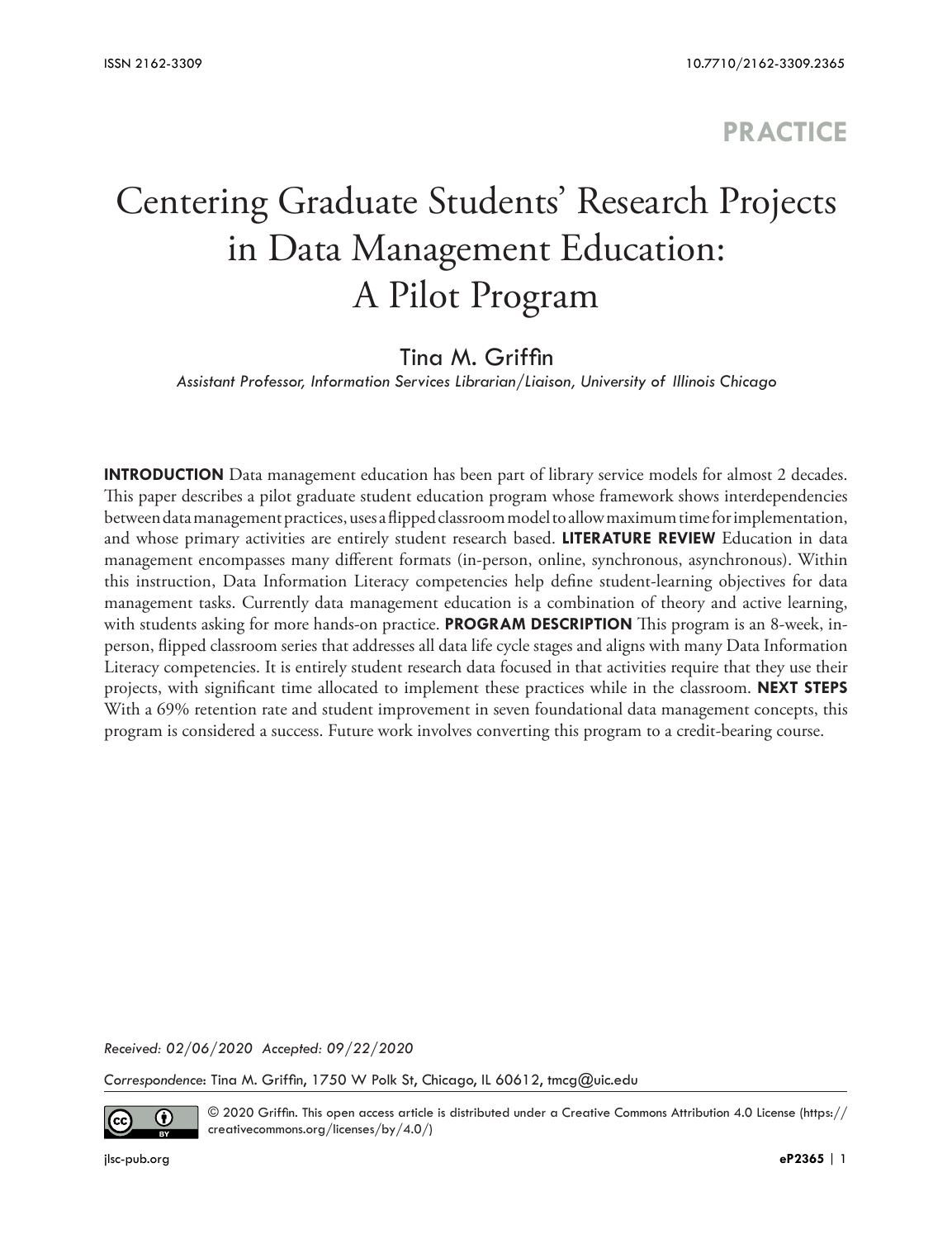### **INTRODUCTION**

It is generally agreed that most students learn data management practices ad hoc, influenced by their research environment (Carlson, Fosmire, Miller, & Nelson, 2011; Frugoli, Etgen, Kuhar, 2010). Few students have formal training in data management, and it is rarely mandatory (Carlson, Johnston, Westra, & Nichols, 2013; Federer, Lu, & Joubert, 2016; Johnston & Jeffryes, 2014b). Their graduate and professional programs frequently do not include data management instruction in their curriculum. This means that opportunities for formal instruction are typically through library efforts or campus requirements such as participation in a "responsible conduct of research" seminar series.

Like most universities with large research efforts, the University of Illinois Chicago has similar challenges in delivering data management education. The University of Illinois Chicago is a Carnegie Classification Doctoral University: Highest Research Activity institution. This institution is public and has a current enrollment of 21,000 thousand undergraduates and over 7,000 graduate students. It contains 14 colleges or schools within it, eight of which are STEM or health science focused. The institution is a federally designated Minority Serving Institution and Asian American Native American Pacific Islander-Serving Institution since 2010. In 2016, it received the Hispanic-Serving Institution designation (*Minorityserving Institution Status*, 2020). The University of Illinois Chicago currently receives over \$300 million dollars in research funds, with over \$200 million dollars coming from federal sources (*About OVCR*, 2020).

This paper describes a non-credit program to teach graduate students data management, offered by the University Library, that is novel in several respects, relative to current literature. First, it takes a holistic approach towards learning data management by framing content in discovery, infrastructure, and sustainability themes. Instruction efforts reported in the literature have focused on infrastructure practices almost exclusively, such as file naming conventions and metadata description. By adding discovery-themed work, students will identify the stakeholders or factors that affect their data management choices they must make later; and the sustainability theme helps students identify their own habits and behaviors regarding research work so that they can continue best practices beyond the program. This framework also allows students to realize the interdependencies between data management practices. Second, it uses a flipped classroom model. While flipped classrooms are established in information literacy education generally, they have not been used extensively in data management education. Lastly, this program is entirely focused on the students' existing research. While the examples and learning content cover a variety of disciplines, all activities use the students' research projects. Significant classroom time is dedicated for students to implement these practices into their own work.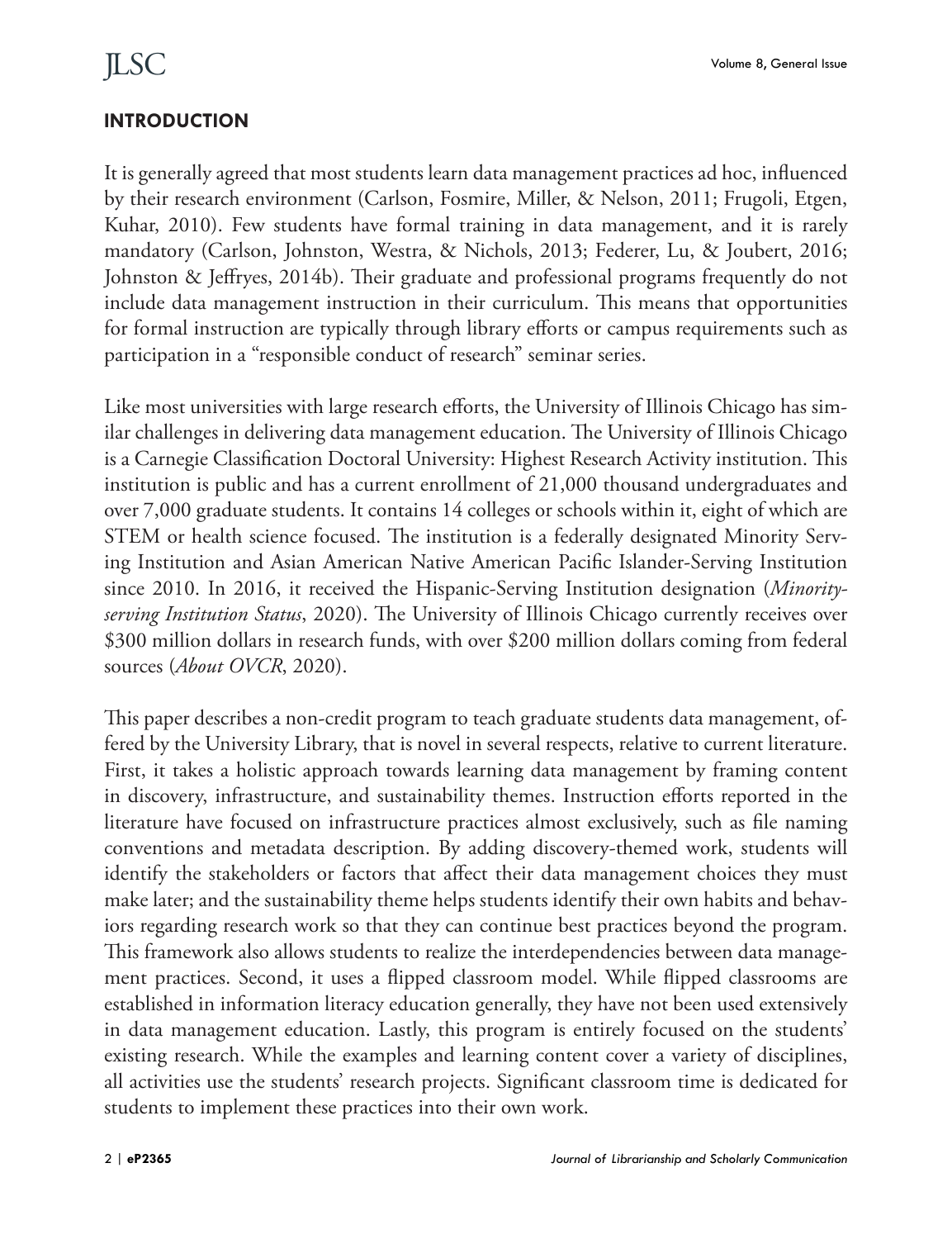#### **LITERATURE REVIEW**

Data management education efforts have been one of the earliest and most continuous forms of data management support by libraries. Tenopir et al. (2012) reported that 11% of Association of Research Libraries (ARL) survey respondents offered training or education in research data services and 27% planned to offer it (Tenopir, Birch, & Allard, 2012). A follow- up study 3 years later showed no significant change in training or intent to offer training (Tenopir et al., 2015). Similarly, respondents in the ARL SPEC Kit 334 indicated that they saw a role for libraries in data management education for faculty and staff (Fearon, Gunia, Pralle, Lake, & Sallans, 2013). Recent work looking at needs assessments performed by various libraries between 2008 and 2017 indicated that data management education is a continual gap that needs to be addressed (Goben & Griffin, 2019).

Early library involvement in data management education offered non-discipline-specific sessions in order to maximize their audience (Adamick, Reznik-Zellen, & Sheridan, 2012; Carlson et al., 2013; Clement, Blau, Abbaspour, & Gandour-Rood, 2017; Johnston & Jeffryes, 2014b; Kvale & Stangeland, 2017; Muilenburg, Lebow, & Rich, 2014; Whitmire, 2015; Wiljes & Cimiano, 2019). Other libraries designed their education to focus on a particular project such as a water quality field station (Carlson & Stowell-Bracke, 2013), or to address a specific discipline such as engineering (Johnston & Jeffryes, 2014a), natural resources and ecology (Wright & Andrews, 2015), business and public health (Macy & Coates, 2016), meteorology (Frank & Pharo, 2016), or social sciences (Thielen & Hess, 2017).

Further work within the data librarianship education field included development of full curricula and frameworks designed to maximize exposure to data management principles and to accommodate different delivery modes (synchronous to asynchronous, online to in-person) and experience levels (undergraduate to post-doctoral) (Henkel et al., n.d.; Piorun et al., 2012; University of Edinburgh, 2019). Subsequently, there have been so many educational materials developed that a clearinghouse has been created to assist in centrally locating them and making them more accessible (Federation of Earth Science Information Partners, 2016).

Around this same time, Data Information Literacy (DIL) competencies were developed. Carlson et al. interviewed STEM faculty and collected data from students through instruction efforts to describe twelve knowledge topics and skill sets deemed important for research (Carlson et al., 2011). This work continued in the Data Information Literacy Project, an application of these competencies in various higher education settings (Carlson et al., 2013), and culminated in the Data Information Literacy Handbook, which further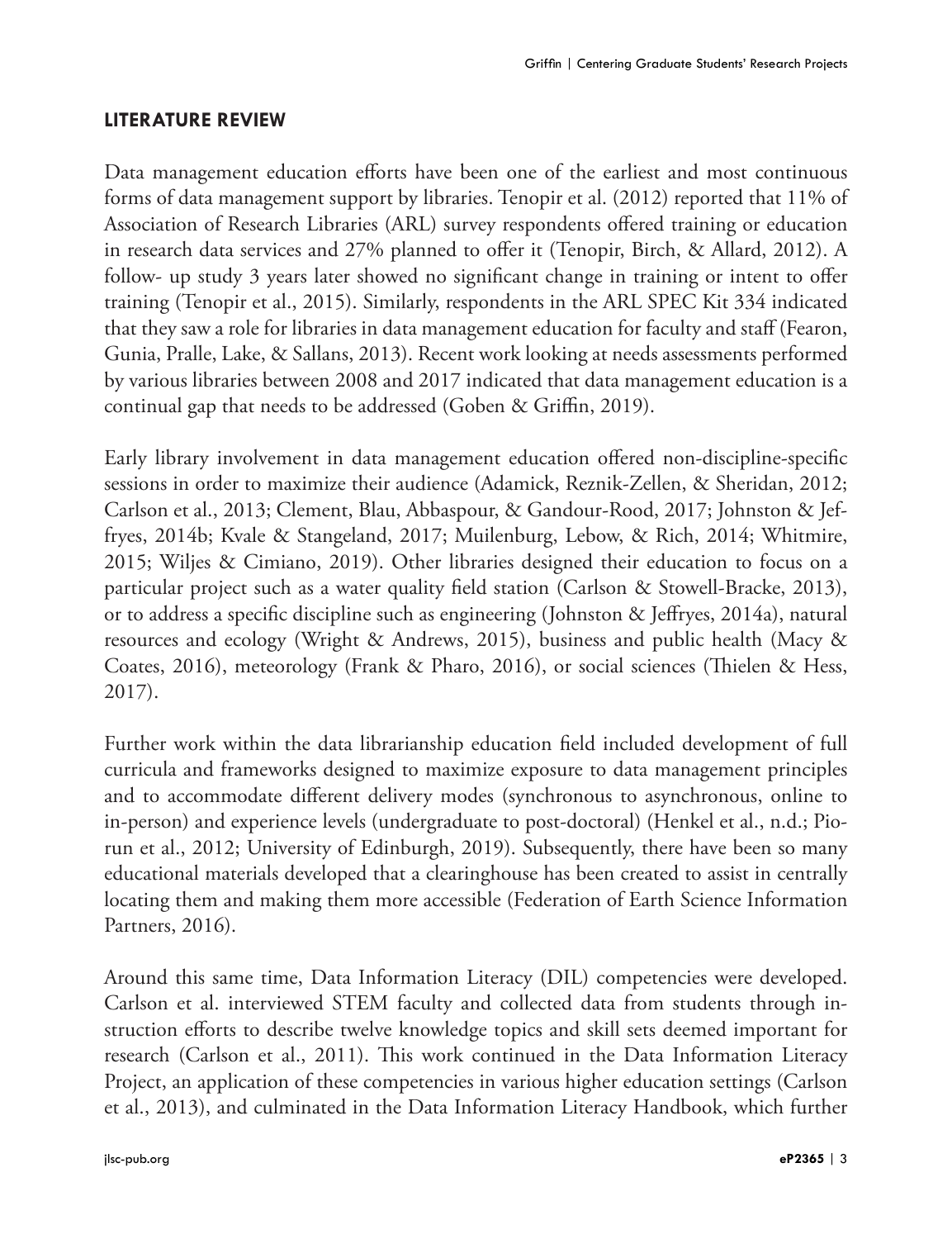analyzed the competencies, provided disciplinary case studies, and outlines of how other institutions could develop their own DIL programs (Carlson & Johnston, 2015). The competencies developed span the potential life cycle of research and include Cultures of Practice that establish standards or norms within the community; Data Conversion/Interoperability for migration and preservation over time; Data Curation and Reuse recognizing the future value of data; Data Management/Organization for creating and tracking data as it is processed; Data Preservation costs and benefits; Data Processing/Analysis tools and techniques; Data Quality and Documentation for preserving context after creation or capture; Data Visualization/Representation for appropriate communication of results; Databases and Data formats for storage and context; Discovery and Acquisition to find and use existing data; Metadata/Description for future understanding and interpretation; and Ethics/Attribution for appropriate understanding of intellectual property, confidentiality and data sharing.

In addition to developing data management specific content within a library service profile, approaches to delivering content also made advances. Within general information literacy instruction, a variety of active learning methods have been established (Grassian & Kaplowitz, 2009) and flipped classroom instruction has been employed. Flipped learning is defined as "a pedagogical approach in which direct instruction moves from the group learning space to the individual learning space, and the resulting group space is transformed into a dynamic, interactive learning environment where the educator guides students and they apply concepts and engage creatively in the subject matter" (Flipped Learning Network, n.d.). Roehling states in a summary of flipped classroom evaluation studies that 71% of them report students perceive flipped classroom instruction as effective and 80% of studies report a student preference for flipped learning over traditional lecture formats (Roehling, 2018b, p. 19). Flipped learning relies on active learning techniques to allow students to engage with the material presented outside of the formal classroom. These techniques can include problem-based learning, discussions, one-minute papers, practicing skills, and peer-teaching (Roehling, 2018a, p. 59; Talbert & Bergmann, 2017, p. 57). In addition, Haak and Theobald separately reported that active learning approaches can reduce achievement gaps of disadvantages students in a stem undergraduate discipline (Haak, HilleRisLambers, Pitre, & Freeman, 2011; Theobald et al., 2020).

Many data management education programs incorporate hands-on work or otherwise encourage students to practice with their own data. The format for these offerings has been a mix of library workshops, either standalone or in a series, or full courses. Within the literature, only Johnson used a flipped classroom approach to teaching data management (Johnston & Jeffryes, 2014b). Despite the format and approach, many learners still reported that they would have liked the content to incorporate more discipline-specific activities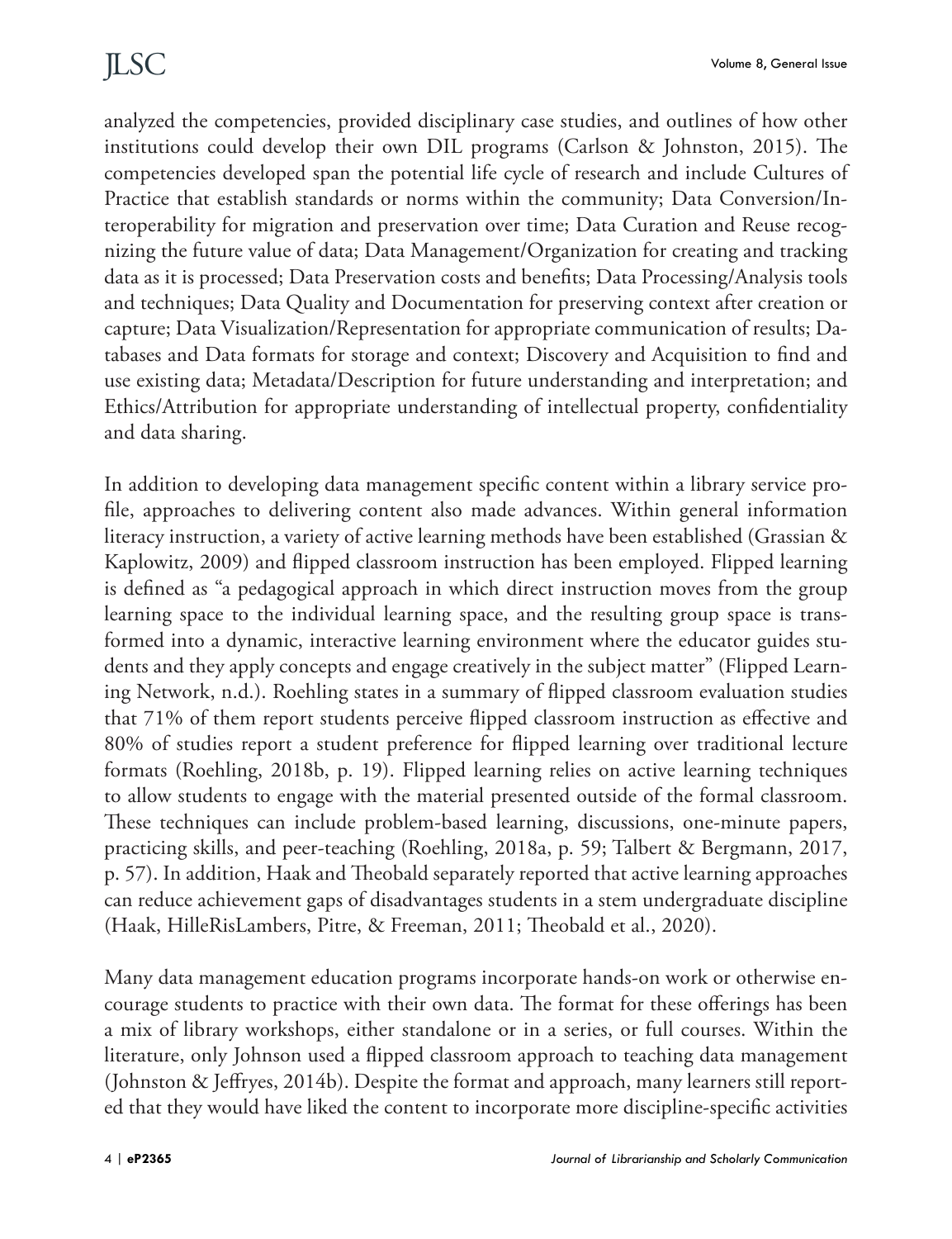and inclusion of "real world" examples (Adamick et al., 2012; Johnston & Jeffryes, 2014b; Whitmire, 2015; Wiljes & Cimiano, 2019).

Throughout these developments in curriculum and education efforts, data management topics do not appear to be taught with regard to dependencies between practices, such as the impact that file naming decisions may have on folder hierarchies, or how decisions made during data collection about storage will affect data sharing later in the research workflow. This pilot program attempts to address these and other concerns by taking a holistic view of data management needs, focusing entirely on student research products, and using a flipped classroom approach to give learners the most amount of time possible to practice and implement their new knowledge.

#### **PROGRAM DESCRIPTION**

#### **Format**

The format of this program consisted of 8 continuous weeks of programming delivered in a flipped classroom format. Content was delivered through a LibGuide and released weekly. This program site outlined learning objectives, pre-session readings/videos, preparatory work, and tasks expected to be completed during the synchronous, in-person class. The in-person sessions were 90 minutes, and students were required to bring laptops/tablets or borrow laptops from the library.

The program was delivered in-person, at the Chicago campus only, from June through August 2019. Originally three sections were planned, but the number of students interested in a Friday timeslot justified opening another section. Weekly sessions were scheduled Monday – Wednesday from 4–5:30 pm and Fridays from 2:30–4 pm. Students were assigned to a section according to preferences indicated in their application.

The approach to weekly instruction began with administrative announcements and content overview for the day. The rest of the session was roughly divided by thirds. The first part discussed pre-work content and gave time for questions about the week's (or any week's) content. The second part students engaged in a brief active learning activity as an opportunity to practice and clarify what they may not have understood. The last part students applied what they learned to their own research project. Frequently, the second and third parts were combined to give the students more time to implement and create. Each week the students uploaded documentation of their interaction with the content. This could be a planning sheet, reflection, or other similar object. Submission was through a Box widget embedded into the program LibGuide.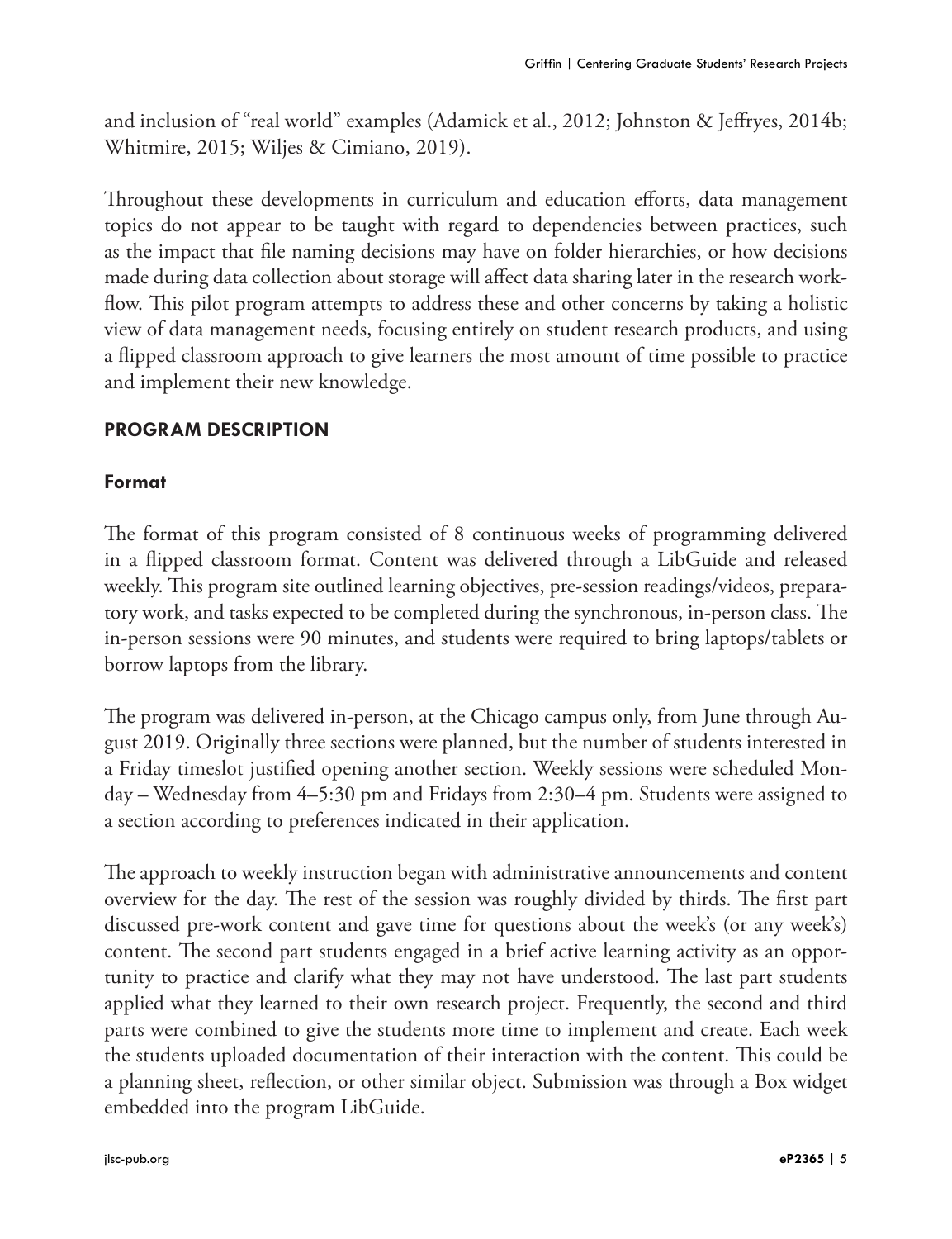### **Curriculum**

Three themes formed the framework for the program: discovery, infrastructure, and sustainability. While the individual weeks had specific learning objectives, framing the program by theme created an opportunity for students to understand that these data management activities do not exist in isolation and can be interdependent. The themes and topics are outlined in Table 1. Existing literature on data management education, existing curricula (Henkel et al., n.d.; Lamar Soutter Library, n.d.; University of Edinburgh, 2019), personal experience performing consultation-based instruction on data management and 18 years managing data in prior employment influenced framework development. Readings, slide presentations, and video presented to the students were taken from existing materials. No new materials were developed. Weekly learning objectives mapped to Data Information Literacy competencies (Carlson & Johnston, 2015). A full outline describing the weekly learning objectives, learning activity, application activity, and DIL competencies addressed are provided in Appendix A. All program materials (readings, videos, program content links, worksheets, reflection/activity prompts, and instructor outlines) can be found at the instructor site [\(https://researchguides.uic.edu/DMIPinstructor](https://researchguides.uic.edu/DMIPinstructor)).

| Week | Theme          | Topic                                                                        |
|------|----------------|------------------------------------------------------------------------------|
|      | Discovery      | Introduction to Data Management                                              |
|      | Discovery      | Discipline Standards and Expectations                                        |
|      | Discovery      | Project Workflow                                                             |
| 4    | Infrastructure | <b>Building Folder Hierarchies</b>                                           |
|      | Infrastructure | <b>Creating File Names</b>                                                   |
| 6    | Infrastructure | Using Tables of Contents, Indexes, Readmes, Dictionaries, and Codebooks      |
|      | Sustainability | Checklists, Protocols, and Standard Operating Procedures for Data Management |
| 8    | Sustainability | Productivity and Habits                                                      |

#### **Table 1.** Topic and theme descriptions

The goals of the first theme, discovery, are for the students to identify different potential influencers that may affect their data management practices. The discussion points and activities focus on the students understanding what their research lifecycle looks like and who is involved in it besides themselves. By the end of this theme, students should have a comprehensive picture of their data management needs. DIL competencies covered during this theme include data curation and reuse, ethics and attribution, culture of practice, data management and organization, databases and data formats.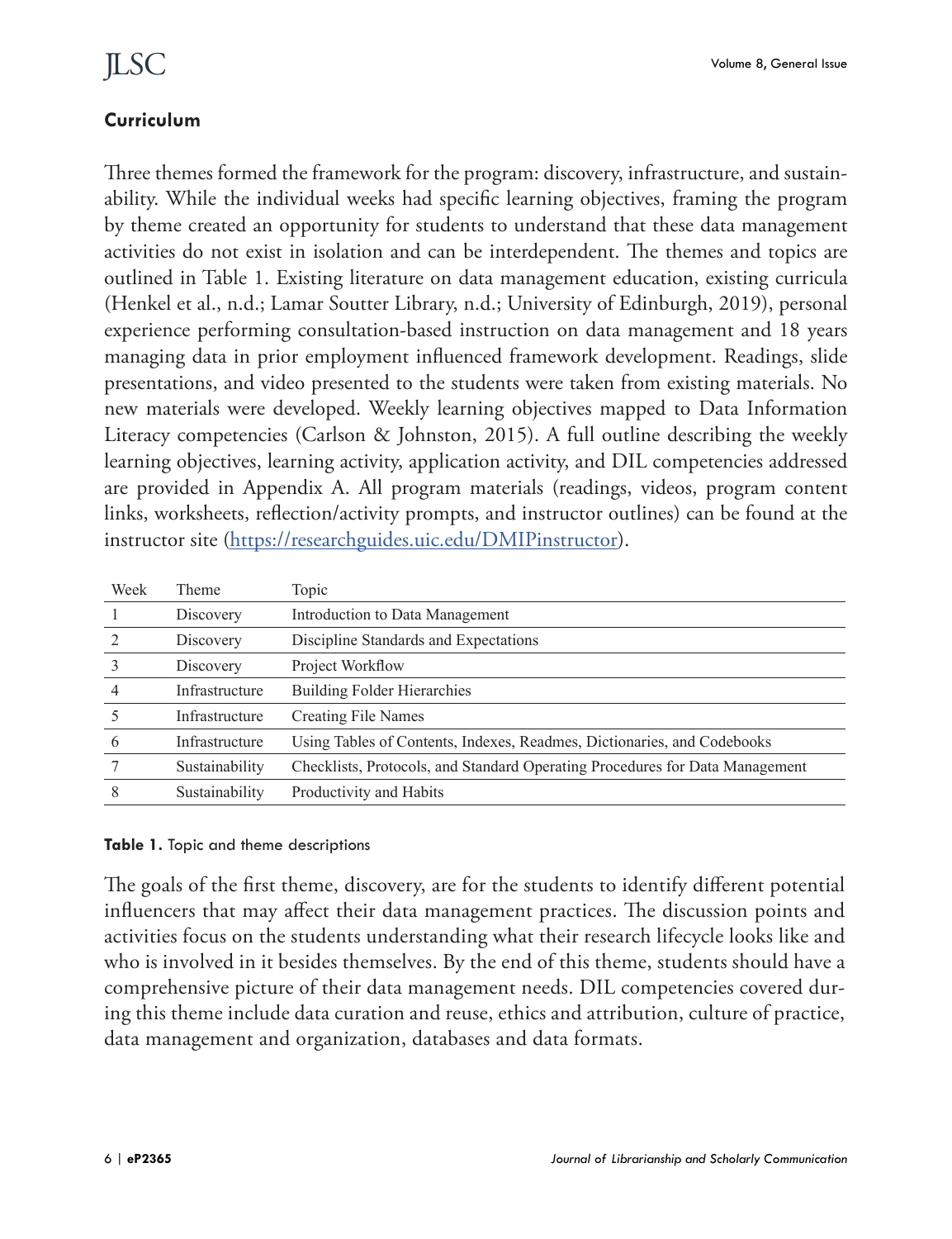Week one covers the importance and rationale for good data management, an introduction to data management principles, with an emphasis on storage and backup, and some of the historical drivers such as the NSF data management plan requirement (National Science Foundation, 2010). Students reflected and discussed what values are behind data management in the research community and for themselves and then drew their research lifecycle. Discussion points included what is the same and different in their value system versus the research community, and what their data lifecycle contains and why.

Week two content introduced the concept of metadata and standards and began exploration of these and other data management requirements. This week their activity used a modified Deep Dive into Data Management worksheet (Akers, Martin, & Oehrli, 2014) as a tool for students to discover who their stakeholders are and at what stage in their lifecycle they may have obligations to them. This worksheet functioned like a "scavenger hunt" asking students to review their funding agencies, associations, communities of practice, and other sources for data management expectations. This week also explored storage and backup constraints discovered in the previous week, as many students keep some if not all data on their laptops, and they usually do not have complete control over their storage options beyond that. Also, many researchers in STEM and health sciences, including students, work with protected health information or data that is too large to be conveniently stored on a laptop. All students began discussing options for storage and backup for their projects with their mentor/PI or other stakeholders, as this would influence decisions made during the infrastructure building stage.

The goal for the last week of the discovery theme is to bring together all the pieces of their research workflow and expectations or obligations they have been collecting from previous weeks in a visualization so that they have a "map" for creating a data management plan (DMP) for their project. This map also forms the foundation for decisions students will make in the next infrastructure phase. The content for this week outlines and describes data management plans. In addition to the map, students began a formal DMP using the DMPTool.

This week's activity expanded a previously described mapping process (Mattern, Jeng, He, Lyon, & Brenner, 2015) by incorporating what information and data students collected (or expected to collect) in their research, what supplementary information needed to be collected alongside it (i.e. protocols, literature, software for analysis, etc.), who needed access to which data and for how long, and storage needs. These elements were captured on simple office labels and various size sticky notes in a guided, timed process. The students rearranged these elements on a poster-sized sticky note according to different parameters (access, storage, data types, etc.) until they arrived at a workflow that reflected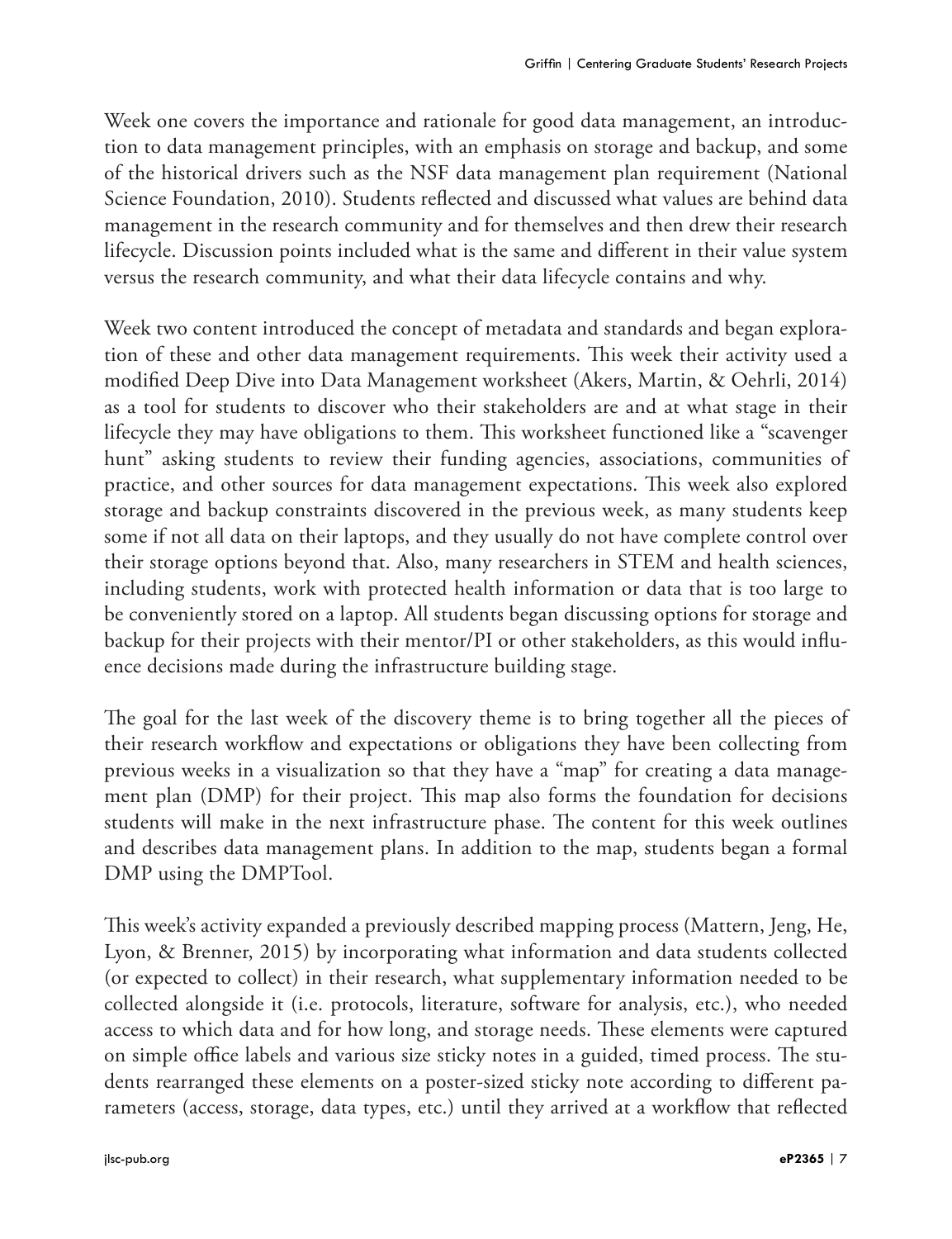their current or expected lifecycle. These maps were posted to the wall for the duration of the program as their reference. For the activity, students were paired and asked to review each other's maps guided by these discussion points: Could someone else understand your workflow? Where did they get lost? What may be missing? What needs to be clarified or explained better? Examples of student maps are provided in Appendix B.

In the second theme, infrastructure, students did most of their implementation work. The goals for this theme are for students to develop a personal infrastructure that incorporates requirements by stakeholders and functions with their research project's lifecycle. Each week started with a discussion of best practices, followed by a brief work through of an example, and the rest of the time (greater than 50%) was devoted to implementation with individual attention. This theme avoided using proprietary solutions like electronic lab notebooks because there is not yet institutional support, financial or otherwise, for these tools. Additionally, having students work with existing options did not add to their learning curve or force their research labs to accommodate software or technology into more collaborative workflows. For this reason, students focused on building structured folder hierarchies, file naming, and documentation. Students were encouraged to make intentional decisions regarding their infrastructure choices, with an awareness that there is no "perfect" system that accounts for all the conflicts they may encounter. DIL competencies addressed during this theme were data management and organization, utilizing best practices in preparing for preservation, data quality and documentation, metadata and data description, data curation and reuse.

Weeks four and five were parallel in structure and content. These weeks focused on folder hierarchies and file naming conventions. Content reviewed before class included presentations, chapters, and websites on best practices for folder organization and file naming. Class discussions focused on the tradeoffs between choosing different approaches and how further infrastructure building may have to compensate for deficiencies of a particular approach. For example, a student may organize their data/information in folders according to assays performed, by project scope, or by expected manuscript to be written. If students elected to organize by assay type, the context between pieces of data will be missing should they have to share their project with others. Therefore, this organization approach may necessitate more documentation and readme files. Similarly, if the relationship between folders influences their file naming convention, they may have to compensate for this when sharing files with someone else or depositing them in a collaborative location. These weeks had the greatest amount of time devoted to student activities. They discussions took less than one-third of the class time. While students worked, I held mini consultations with each to answer questions as they decide on a course of action. Students submitted reflections on what practices they thought they do well and where they could improve.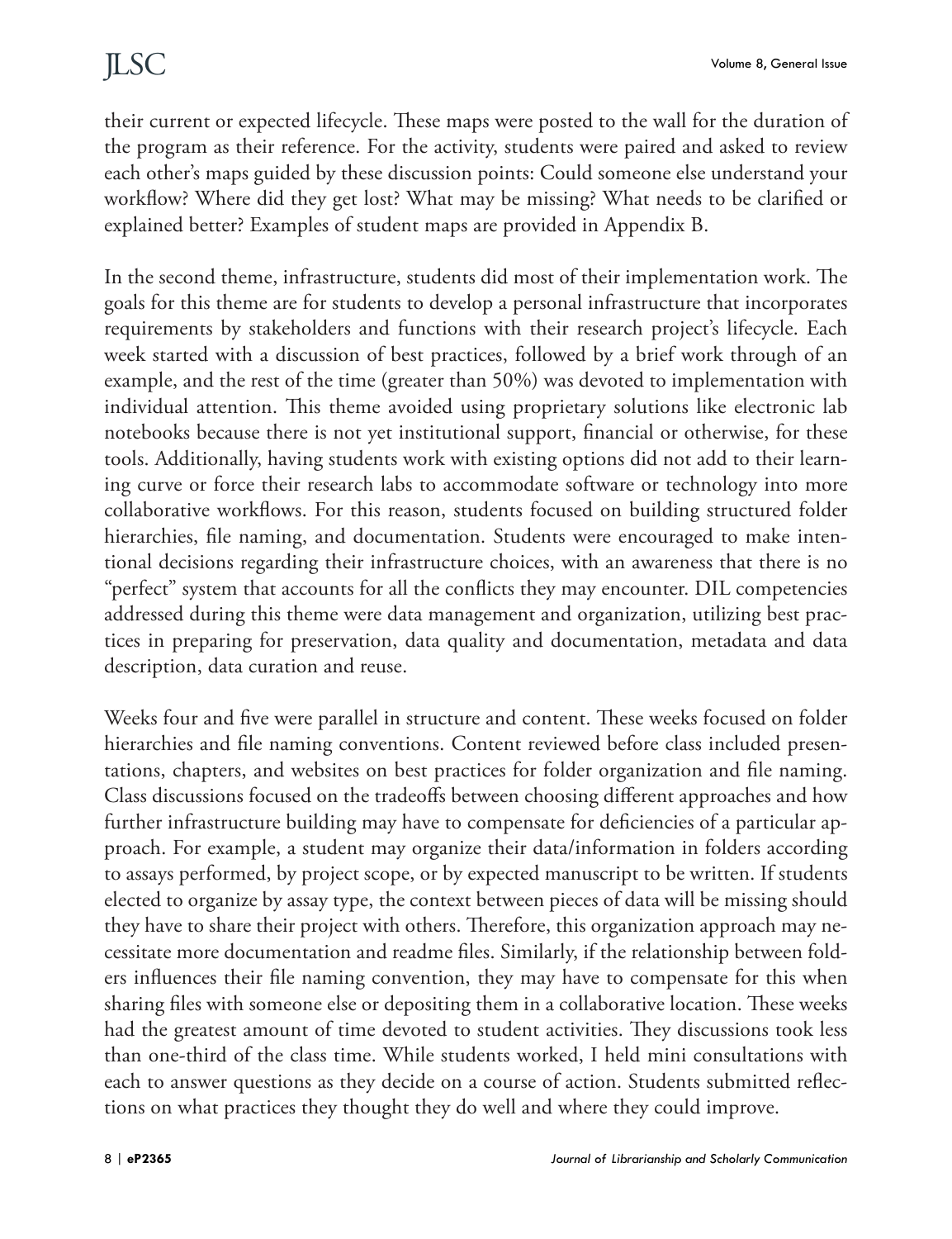Week six brought back the topic of metadata and standards and included materials on documentation (data dictionaries and readme files) and wayfinding objects (tables of contents, indexes). Taking into consideration their choices over the past 2 weeks, they now needed to consider where there are gaps in context among their organization and workflow or between data objects that have a relationship. The discussion again addressed tradeoffs that may be needed. This week's activity identified their gaps and determined what type of object they needed to create to bridge it. They were required to turn this in as a list of future documentation they need to implement.

The last theme, sustainability, directly addressed habits and behaviors, which may be an obstacle for continuing their data management practices outside of this program. Similar to the infrastructure theme, this theme addressed adjustments they may need to make to compensate for less than ideal circumstances. DIL competencies addressed were data curation and reuse, and data management and organization.

Week seven focused on identifying opportunities for the students to streamline their personal productivity and creating tools that support continued use of data management best practices. Content included functions and uses for templates, standard operating procedures, checklists, and protocols. Discussion started with the differences between these types of objects and how they can be used in a data management context. Students identified a habit they may have trouble sustaining and created and object to support themselves. For example, if they are not yet used to an increased level of documentation for a data type, they will create a checklist that lists all the elements they need to include in order to document their work completely. This checklist will then be nested in their folder hierarchy or in their analog paperwork in a place they can refer to when working with that data. Students submitted the object that they created.

Week eight looks at personal habits and behaviors regarding data management. Content refers to different productivity strategies and long and short-term goal setting. The session began with a discussion on personal productivity preferences and struggles. This conversation addressed the difficulties with collaborative work and differences between work styles, and personal goals as well. The activity guided students to reflect on their current habits and time allocated for data management activities. This process asked them to review their work over the entirety of the program and map out goals and a timeline for completing data management tasks, projecting up to a year out. While this program was designed to give a significant amount of time for implementation, it was not expected that students would be able to complete implementation exhaustively. Depending on their project volume, scope, and degree progression, they would have work to do after the program concluded. These goals and timeline were turned in.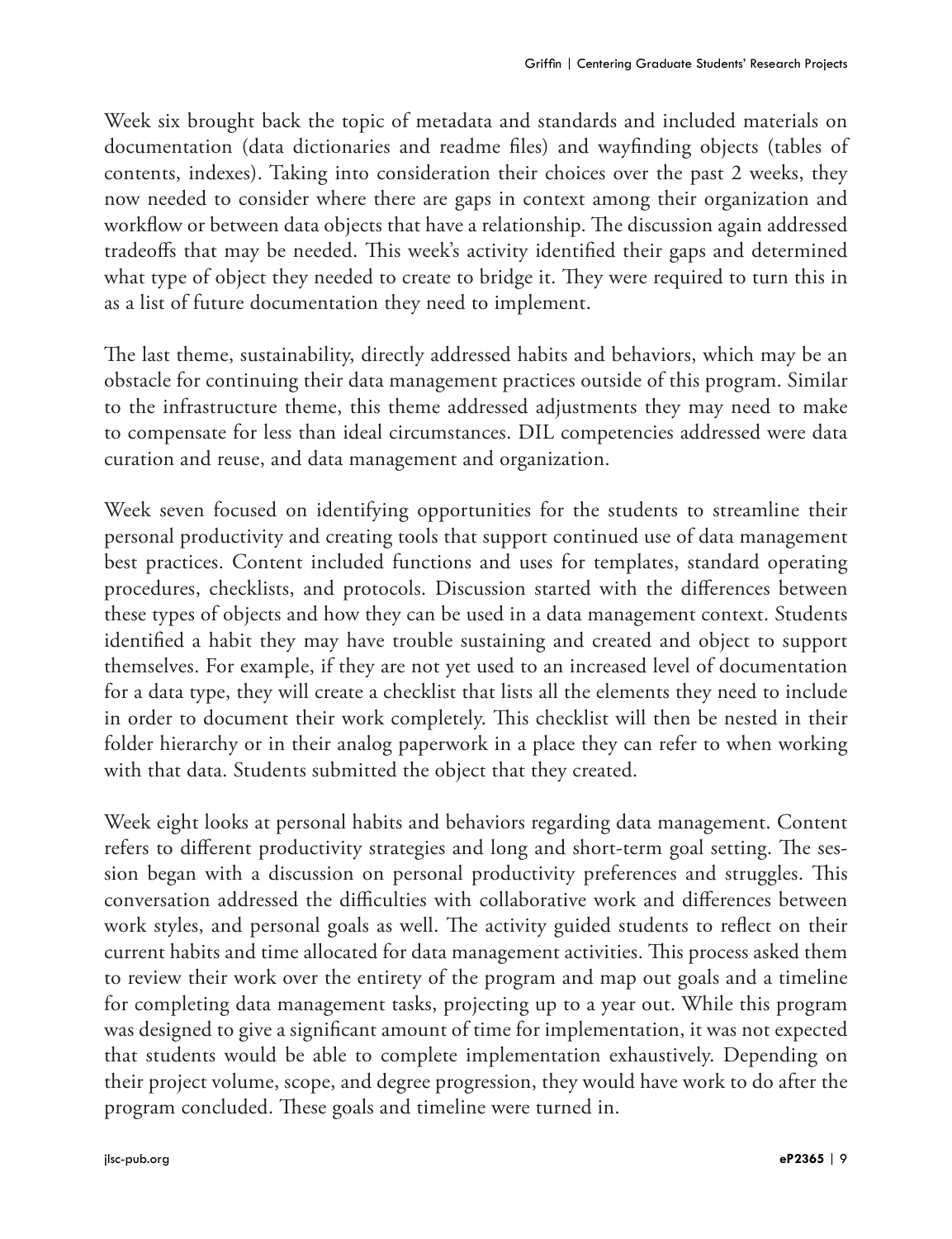#### **Administration**

Advertising for the program involved posting flyers through the STEM and health sciences buildings and sending emails to known departmental listservs. Applications were required for admission to the program. Students filled out a form with contact information, address, general demographics, a statement of why they were interested in the program and what their data management goals were, and a separate statement about their research project. Applications were open to graduate students in the STEM and health sciences that were actively pursuing a research project not associated with coursework. Visiting students, undergraduates, students from other disciplines, and students not actively participating in research were excluded. Students could find the weekly topics, requirements, and minimum expectations posted on the application site before applying.

The initial launch of the program in the spring of 2019 was unsuccessful (0 applicants). It was surmised that the original requirements of statements of support from mentors, strict pursuit of a degree-based research project (e.g. PhD/MS vs capstone), additional application questions, and rolling admission were deterrents. The application was revised to simplify the process and relax the research parameters. Some application questions were moved to program activities and the rolling admissions were dropped in favor of an application deadline and fixed schedule. The program relaunched in late Spring 2019. Thirty-one students applied and 26 were accepted after screening. The majority were enrolled doctoral programs (24) with 2 from masters programs. Most students were from the College of Nursing (9), followed by Medicine (6) and School of Public Health (6), Applied Health Sciences (2), and Engineering (1), Liberal Arts and Sciences (1), and Pharmacy (1). Students were in various stages of completion of their educational goals, from the first year to within 6 months of graduation.

The administrator sent standing calendar invites to the all participants for the duration of the program. Students could attend other sections (described below) during the week if they had conflicts but must give advance notice to the instructor for each instance. Students were allowed two absences, also with advance notice if possible.

Students were compensated for participation and completion of assessments. Compensation occurred in three distributions as VISA gift cards. The first distribution (\$25) occurred after pre-test completion and before the access to the course content. The second distribution (\$75) occurred after completion of the program and post-test. The last distribution (\$50) was given after completion of the 6-month follow up survey, given in February 2020.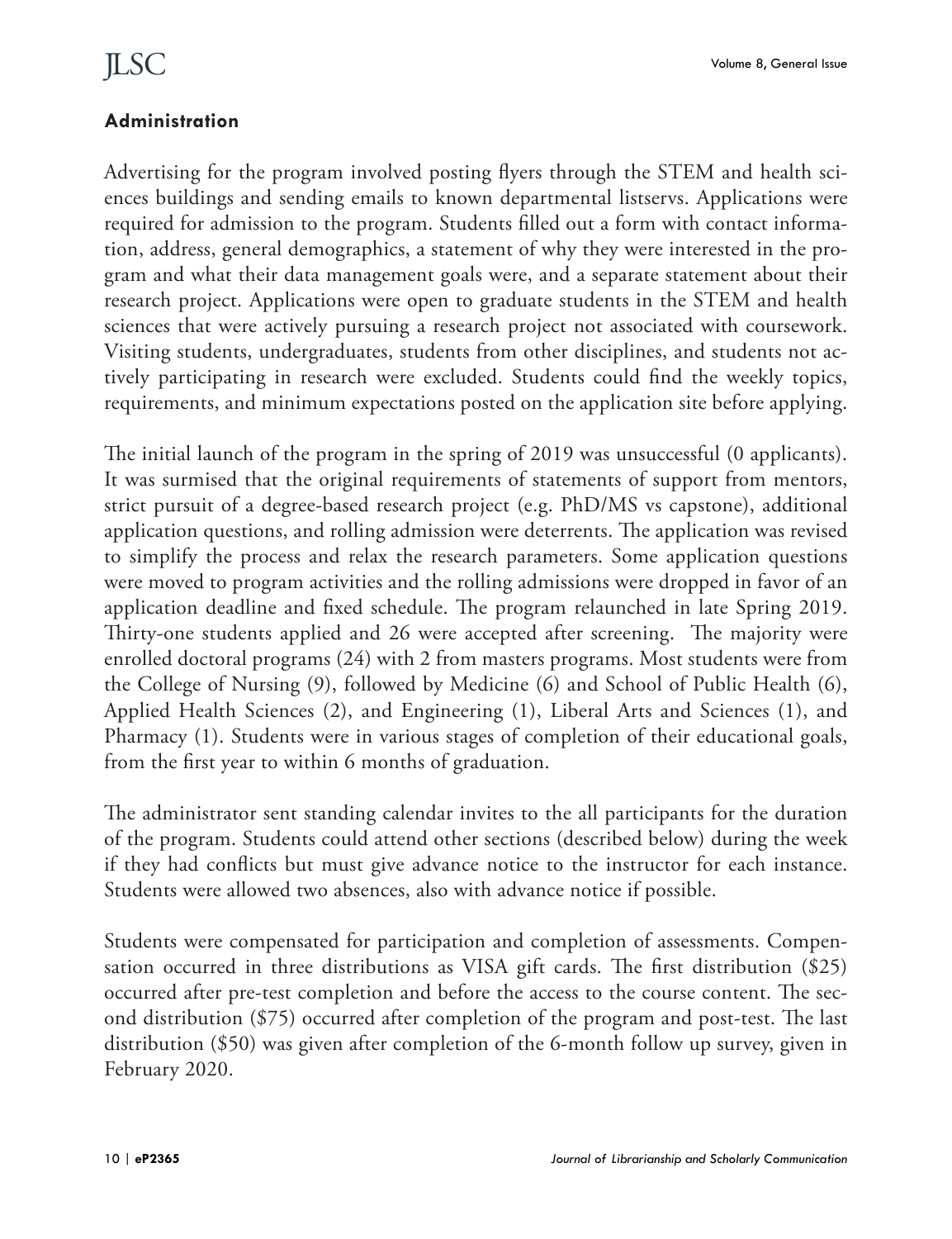Of the 26 students enrolled in the program, six students withdrew prior to program completion, and one was withdrawn by the instructor due to more than two absences. Eighteen students completed the program and post-test, resulting in a 69% retention rate. Sixteen students completed the 6-month follow-up survey.

#### **Assessment**

#### Instruments and IRB

Pre-test, post-test, and follow up surveys were developed with the support of the Survey Research Lab at University of Illinois Chicago. These 3 instruments were administered by Qualtrics and each contained approximately 115 questions about student knowledge, confidence, and behaviors regarding data management. These instruments were tested by a senior graduate student in a health sciences discipline and then revised for clarity and biases. The Institutional Review Board reviewed the instruments and collected artifacts produced during this program and determined them to be exempt (#2019-0048). Selected data about student knowledge from the pre-test, post-test, and artifacts collected will be presented here. The remaining data with statistical analysis will be presented in future papers. The pre- and post-test questions can be seen in Appendix C.

#### Results

Having Data Information Literacy competencies gives us a guide in assessing student performance in this program. In the discovery, overarching goals were for the students to have a picture of their data management needs, in part, relative to external stakeholders. To this end, students were about their familiarity with documentation standards and sharing obligations required by funders. These aligned with the DIL cultures of practice and data curation and reuse, particularly in that students need to recognize data standards of their field, understand the practices and norms as it relates to their data life cycle, and therefore must be able to "plan activities needed to enable data curation" (Carlson & Johnston, 2015, p. 44). Before the program, students have very little or no knowledge of funder requirements for either of these questions, while afterward there is some familiarity by about half of them (Figures 1 and 2).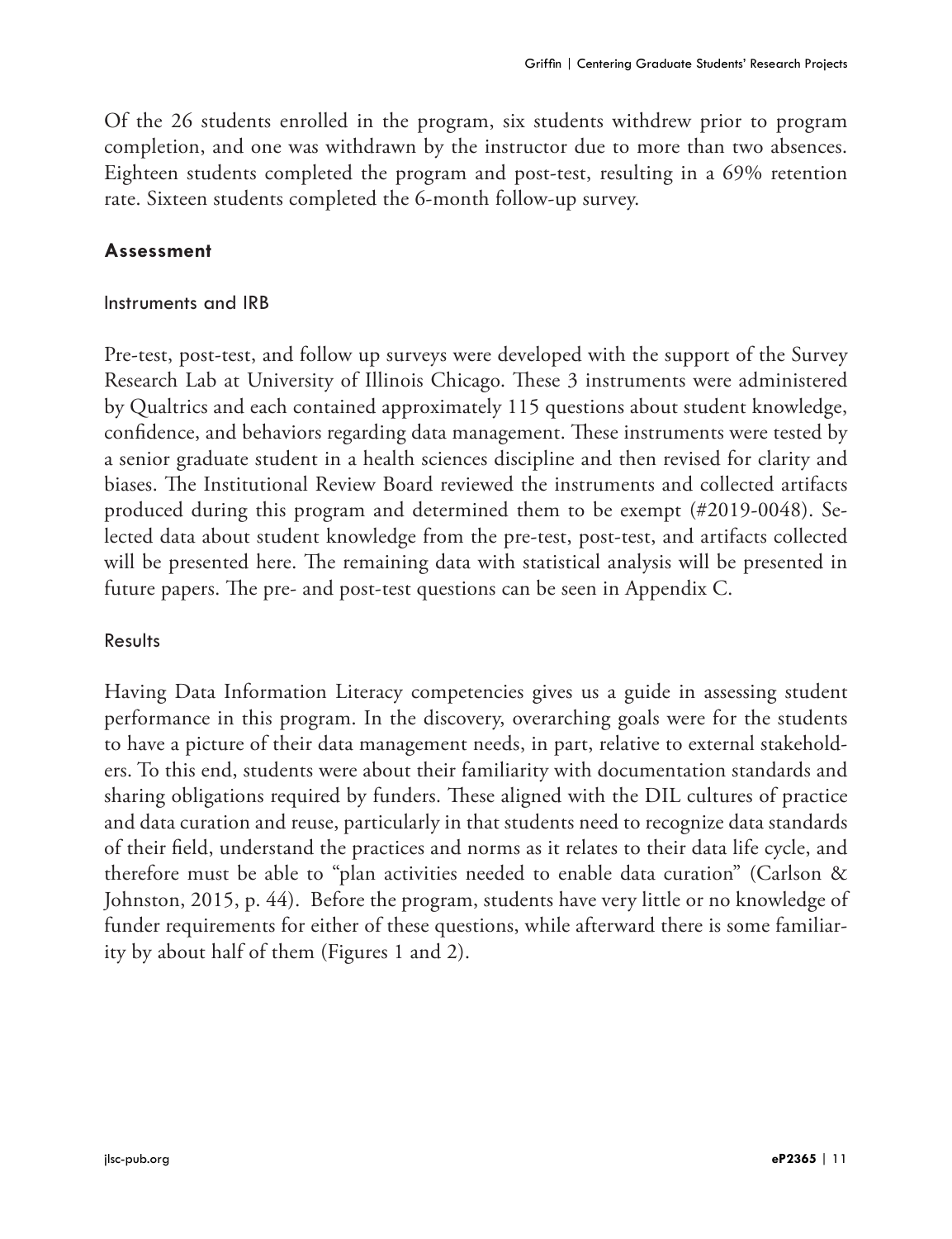

### How familiar are you with documentation standards required by funders?

Figure 1. Student familiarity with funder documentation standards.





**Figure 2.** Student familiarity with funder sharing requirements.

Startling increases are not expected here because not all students know if their work is grant funded and if there are concomitant requirements. For those that do know, funders may not have established requirements (likely from smaller federal grants or grants from associations). In addition, certain disciplines may not have cultures of practice established for data management. On several of the Deep Dive worksheets, students indicated that they could not find requirements or standards for their journals, funders, or research community.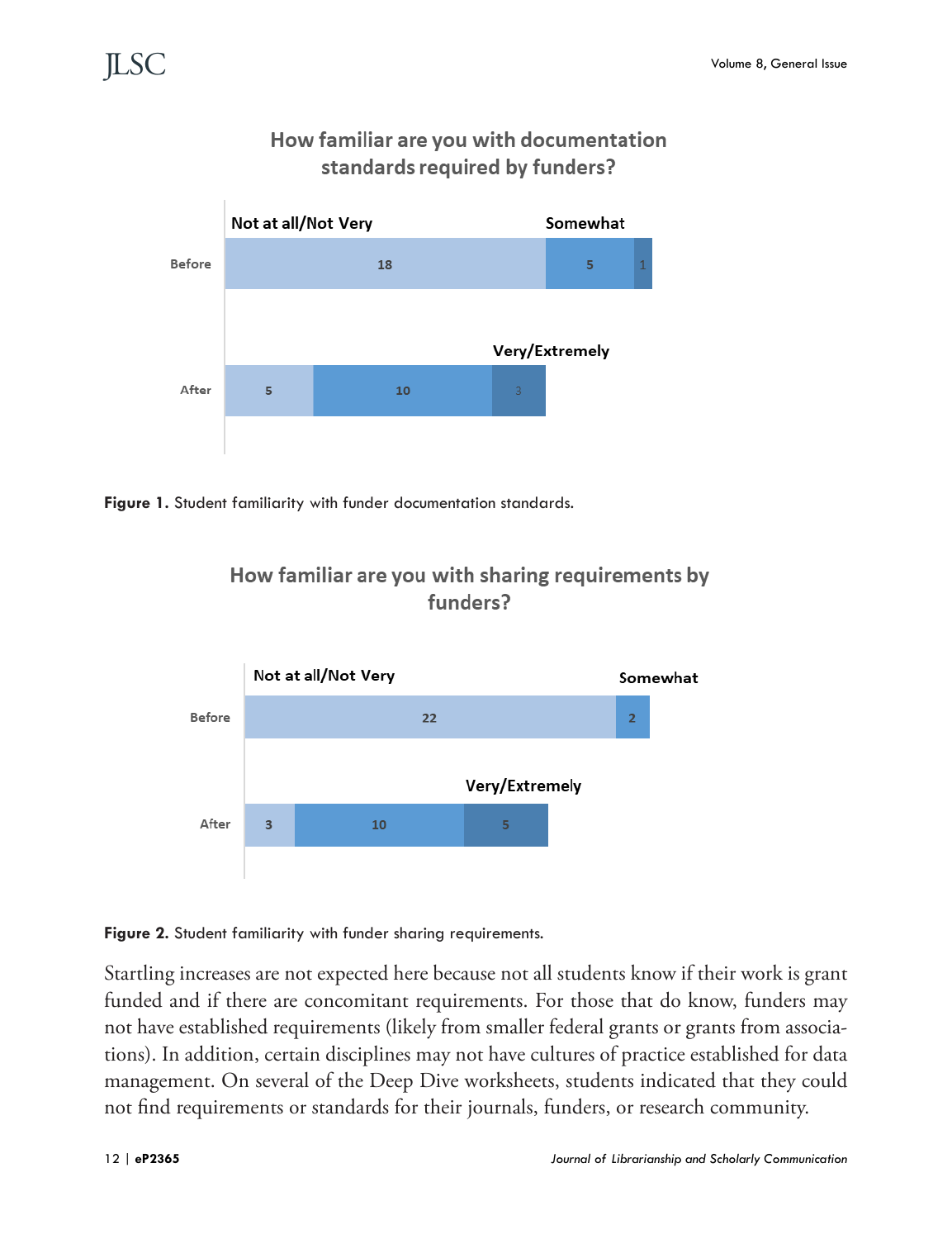In the second theme, students were expected to develop a personal infrastructure that incorporates the data management needs identified in the first theme. Those tasks aligned with data organization and management and "data quality and documentation competencies, with an expectation the students can "keep track of the relation of subset or processed data to the original dataset" and "tracks data provenance and clearly delineates/denotes versions of a dataset" (Carlson & Johnston, 2015, pp. 44–45). When asked how familiar students were with creating folder hierarchies (figure 3) and file naming conventions (figure 4), most responded as somewhat familiar with the concepts, which is not surprising. Students at the graduate level will have had to organize information in various aspects of their lives, from course work to applying for graduate school itself. Afterward, most students reported being very or extremely familiar with these two data management practices.



### How familiar are you with creating folder hierarchies?

Figure 3. Student familiarity with constructing folder hierarchies.



#### How familiar are you with creating file naming conventions?

#### **Figure 4.** Student familiarity with constructing file naming conventions.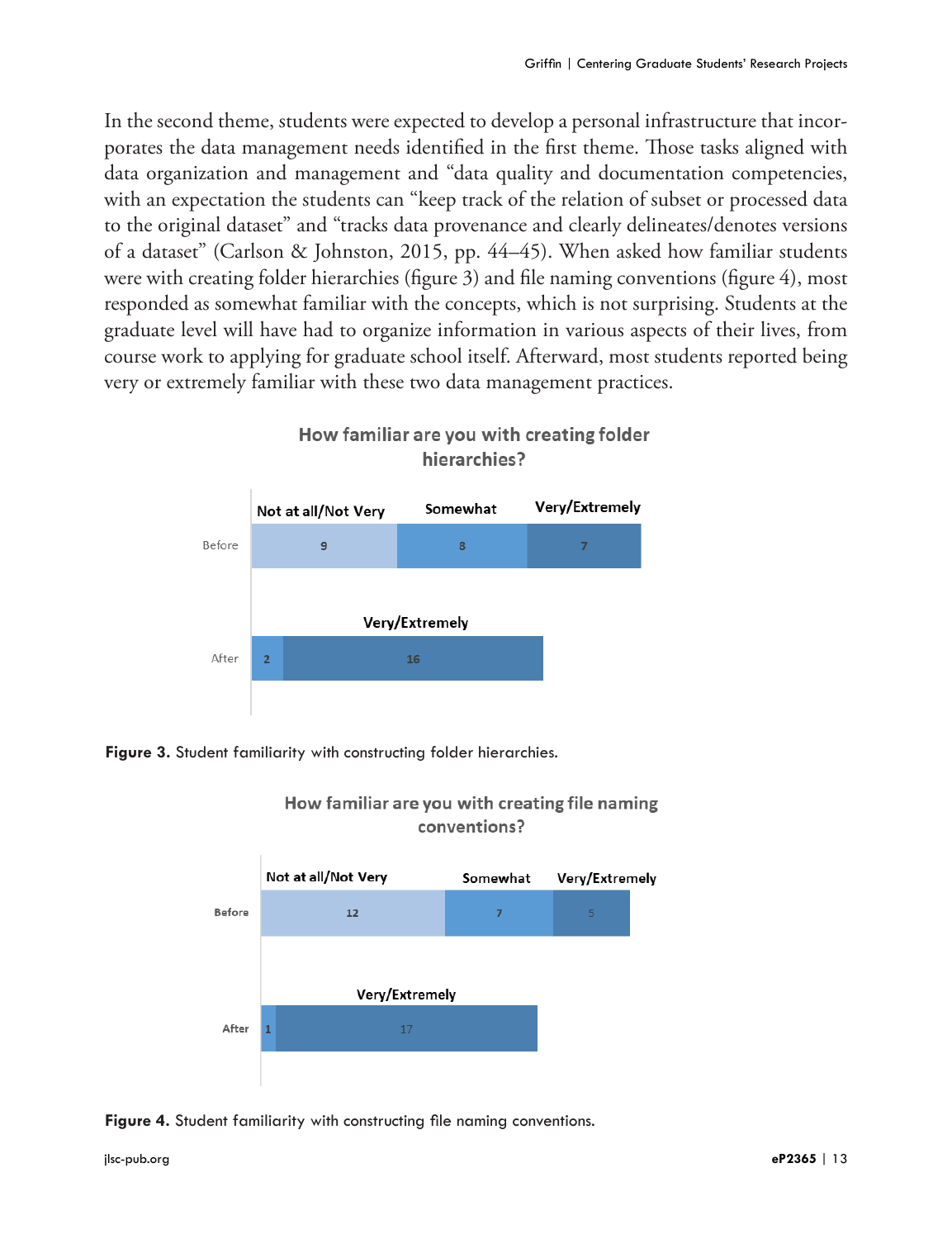When asked to reflect on their current practices for folder structures and file naming students often described broad categories for folder organization and general file names. Through these program weeks, students realized that both practices needed more refinement to be effective.

"The naming strategies for my files were not very good and some could easily be mistaken for each other if they weren't in the right place. I also didn't have my smaller folders properly organized into categories and could definitely stand to make further sub-categorizations to make things easier to find." Student 4.

"[My] old strategy  $\rightarrow$  trying to give enough detail in names. [My] new strategy is to use project-specific naming strategy. This new naming strategy will help clump things together visually nicely and hopefully make it easier to figure out what a file contains before opening it." Student 12.

Storage is a constant issue for researchers of all types. Storage was touched upon in all themes of the program as decisions about data management can be deeply affected by storage options or limitations. For this program storage discussions leaned on data curation and reuse and ethics and attribution competencies. The students need to be able to "distinguish which elements are likely to have future value" and demonstrate that they understand issues with privacy or security and can choose appropriate options. Before the programs, most students indicated that they were, at best, "somewhat" familiar with storage practices, while after that shifted to "very or extremely familiar" (Figure 5). In parallel, students were mixed in terms of what their university-specific storage options were spanning all response options. Afterward, almost all were very or extremely familiar (Figure 6).



#### How familiar are you with storage practices?

Figure 5. Student familiarity with storage practices.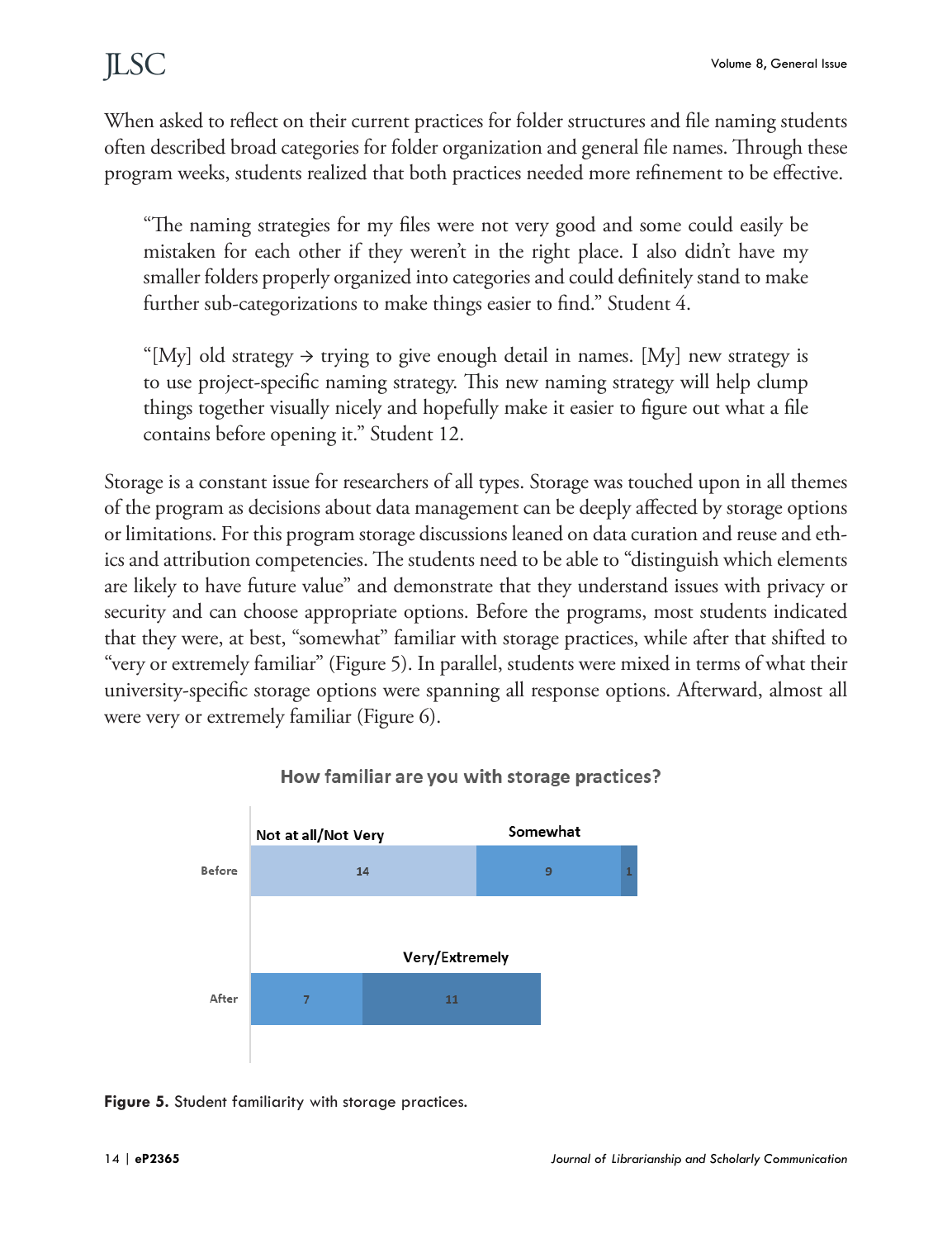

### How familiar are you with University storage options?

**Figure 6.** Student familiarity with university storage options.

Lastly, students must be able to put the sum of all data management skills together into a working data management plan (DMP). Students drafted individual plans during the entire 8 weeks. Sections of these plans were addressed weekly as the topic was broached in the curriculum. Irrespective of whether the students were aware of funding requirements, when asked about familiarity with writing DMPs, most students were not. By the end of the program there was improvement, where most students were either somewhat to extremely familiar (Figure 7).



### How familiar are you with writing Data **Management Plans?**

**Figure 7.** Student familiarity with writing Data Management Plans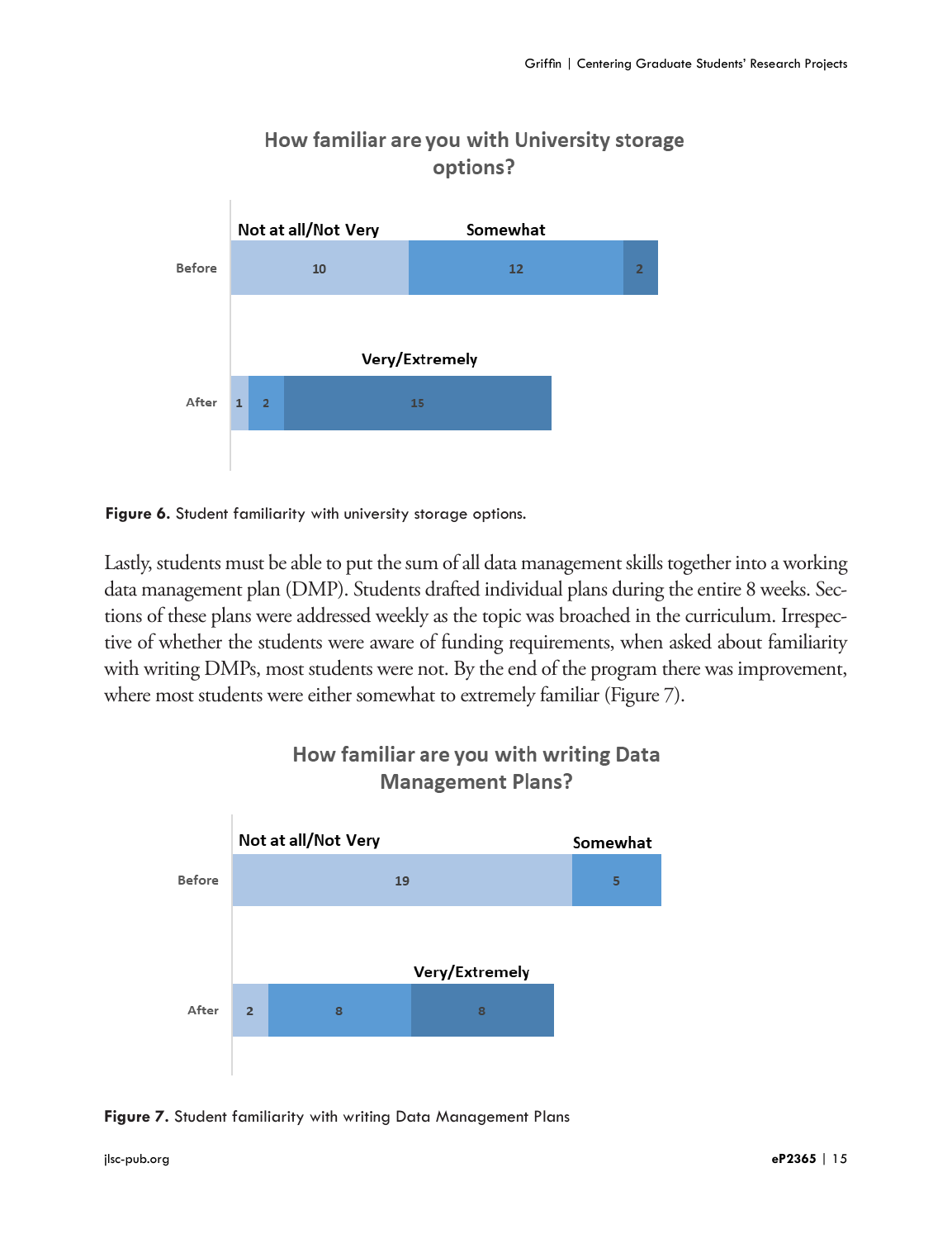#### Advantages and limitations

While asking students to commit to an in-person, 8-week data management program is time consuming, there are several advantages that may have contributed to the success of this pilot program. One is the flexibility regarding attendance. Summer is typically a time for students to focus on their research work without the competing obligations of didactic work. However, this issue is complicated by conference and vacation schedules. Students frequently took advantage of the ability to attend another session rather than skipping a week of content. Additionally, research work in STEM and health sciences is predictable only to a certain degree. Students who had conflicts with lab work also took advantage of flexible session attendance. Students were aware that weekly program work was interdependent and that missing classes would put them behind in implementation and/or activities. Compensation was also linked to a minimum expected attendance (6 of 8 weeks).

Another advantage is the student-focused outcomes. Previous literature frequently reported that students desire more activities and, specifically, ones that focus on tasks directly applicable to their projects (Adamick et al., 2012; Johnston & Jeffryes, 2014b; Whitmire, 2015; Wiljes & Cimiano, 2019). This is the focus of this program in its entirety. Every class session was designed with a majority of time dedicated to implementing data management for their projects. Specifically, during the infrastructure weeks, students were given greater than 50% of class time to develop the required organization and documentation needed. These weeks were also minimally guided, relying on the flipped classroom format to optimize the in-class time for implementation. Students worked while the instructor held "mini consultations" with each student to answer questions specific to their circumstance. As these were not private, opportunities existed for all students to hear strategies and questions that may apply to their situation.

Since this was a funded research project, it is also likely that compensation influenced retention. A future goal is to turn this program into a graduate seminar course. It will be interesting to see the retention and engagement after the conversion.

#### **NEXT STEPS**

At a 69% retention rate and increased familiarity with seven foundational concepts within data management practices, the pilot program is being considered a success. Future directions for this work include a statistical analysis of the full pre-, post-, and follow-up survey data to determine students' baseline, as well as changes, in their data management knowledge, confidence, and behaviors. Clement's follow-up survey 8 months after their team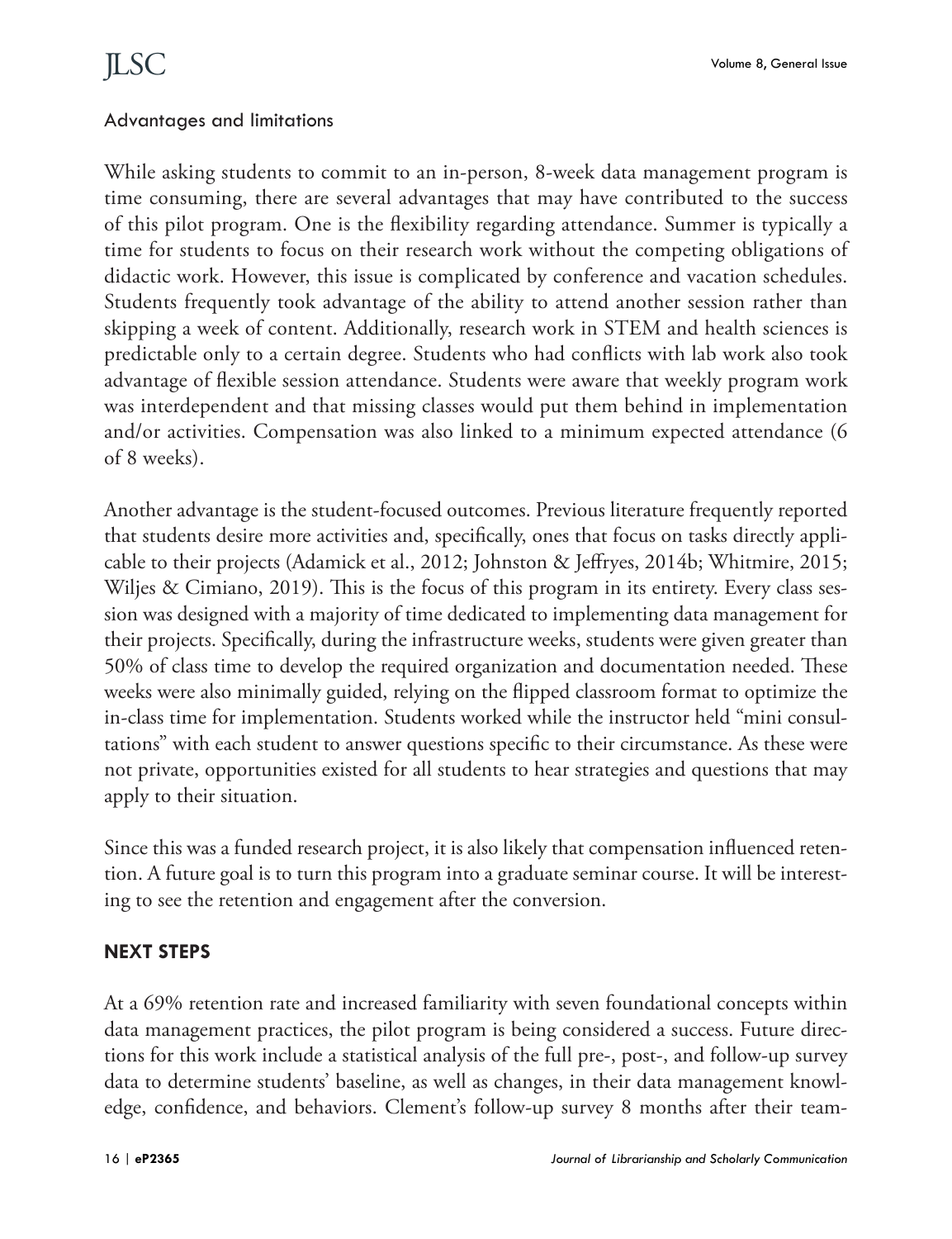based education showed sustained awareness of data management practices after education (Clement et al., 2017). A similar result is expected here.

There is student interest in more program cohorts; however, grant funding only supported this effort as a pilot project. Since the initial results are positive, the author will be converting the program into an elective "special topics" course. It may also be adapted to an online format to accommodate regional campuses and to generally be more accessible.

The author welcomes collaborators to see if this program implementation is applicable to other institutions and if student data are consistent across institutions. Please contact the corresponding author with inquiries.

### **CONCLUSION**

This approach to data management education is innovative in that it addresses critical interdependencies between data management practices and concepts through the framework, uses a flipped classroom model to deliver content, and is entirely student research focused with significant time for implementation.

Libraries are still working out what instruction is best for their respective institutions regarding data management. There may be no one approach that fits all disciplines and projects; however, this may not be our burden if we allow the students to use their own projects to determine their data management needs. In this paper, I demonstrate and advocate for an entirely student research data focused approach to data management. This pilot demonstrates that student attendance and engagement remain high, presumably because the program is designed to be directly and immediately applicable to their research. In combination with letting students lead in their data management education, taking advantage of new teaching modes, like flipped classrooms and active learning, offer the opportunity for them to devote larger amounts of time to the tasks needed, which they have difficulty prioritizing against already tight curriculum and research expectations.

This program also attempted to engage students in a more holistic manner. By demonstrating how unintentional decisions regarding data management can have cascading effects for future work, and by including time management and personal behaviors as program topics, students could develop a data management habit that extends beyond the classroom. This approach may also tap into personal values that support data management practices outside of the carrot/stick model that is commonly employed by funders and journals.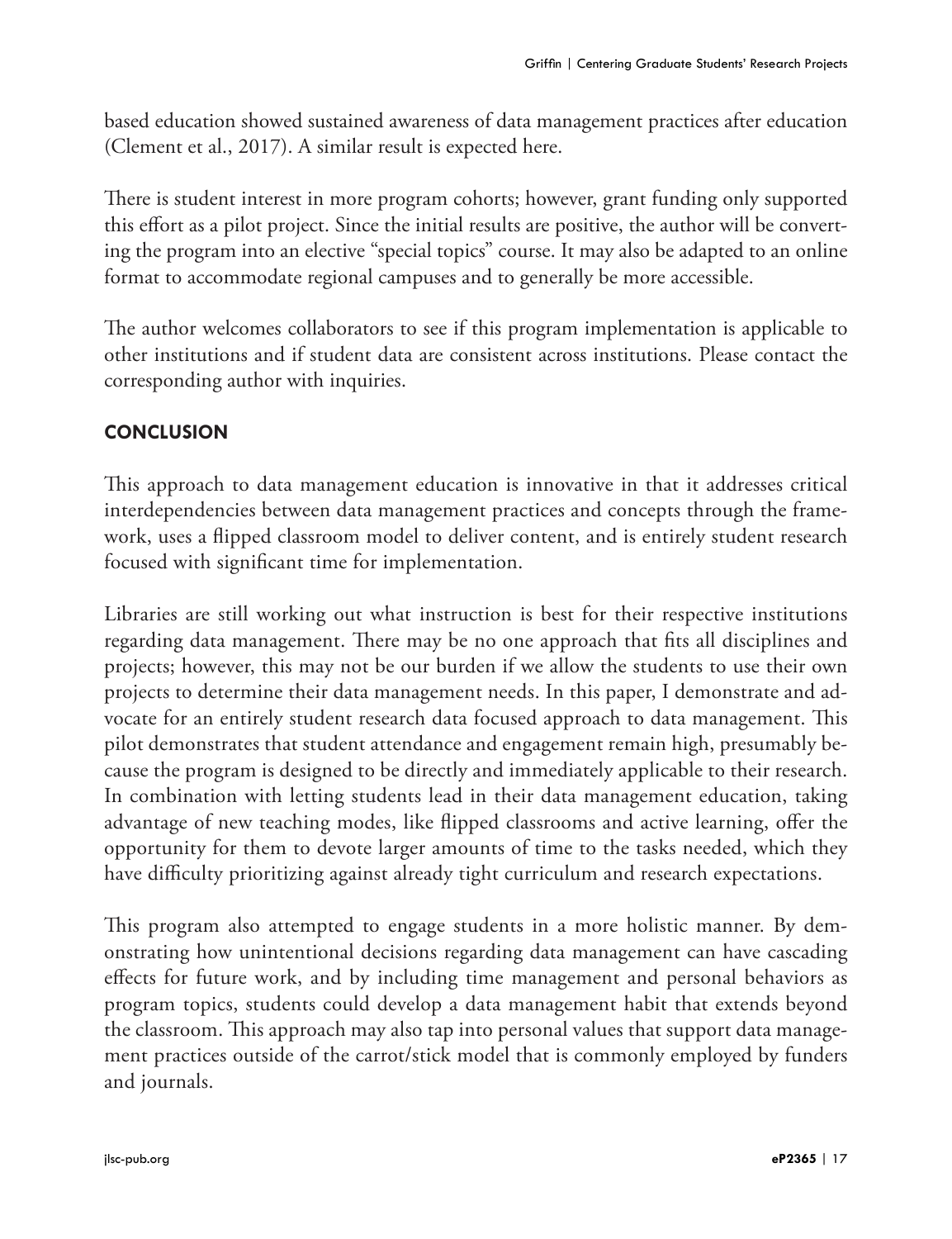Opportunities to teach data management in a regular, structured manner, while necessary, can still be considered a luxury. Approaching this education from a new direction may give us leverage to establish data management education at our institutions more firmly.

#### **ACKNOWLEDGEMENTS**

Student willingness and participation drove the success of this program. The author appreciates the work and dedication to self-learning that was demonstrated by all the participants. The author also thanks the first reader of this manuscript Scott Martin, and colleagues Rebecca Raszewski and Abigail Goben for their continued support.

#### **DISCLOSURES**

The author declares that they do not have any conflict of interest.

Assessment of student knowledge, confidence, and behaviors regarding data management, and artifacts produced during this program were reviewed by the Institutional Review Board at redact and were determined to be exempt (#2019-0048). Informed consent was obtained from all students included in this program.

#### **FUNDING STATEMENT**

Program development, execution, student compensation for participation, and assessment instrument development were supported by a grant from the National Networks of Libraries of Medicine-Greater Midwest Region's (NNLM-GMR) Research Data Award and the National Institutes of Health in a cooperative agreement (1UG4LM012346). The content is solely the responsibility of the author and does not necessarily represent the official views of the National Institutes of Health.

#### **REFERENCES**

About OVCR. (2020). Office of the Vice Chancellor for Research at the University of Illinois Chicago. <https://research.uic.edu/tools/ovcr-facts-figures/>

Adamick, J., Reznik-Zellen, R., & Sheridan, M. (2012). Data Management Training for Graduate Students at a Large Research University. *Journal of EScience Librarianship*, *1*(3), 180–188. [https://doi.org/10.7191](https://doi.org/10.7191/jeslib.2012.1022) [/jeslib.2012.1022](https://doi.org/10.7191/jeslib.2012.1022)

Akers, K., Martin, S., & Oehrli, J. A. (2014). *Deep Dive into Data Workflow*. University of Michigan. <https://deepblue.lib.umich.edu/handle/2027.42/117636>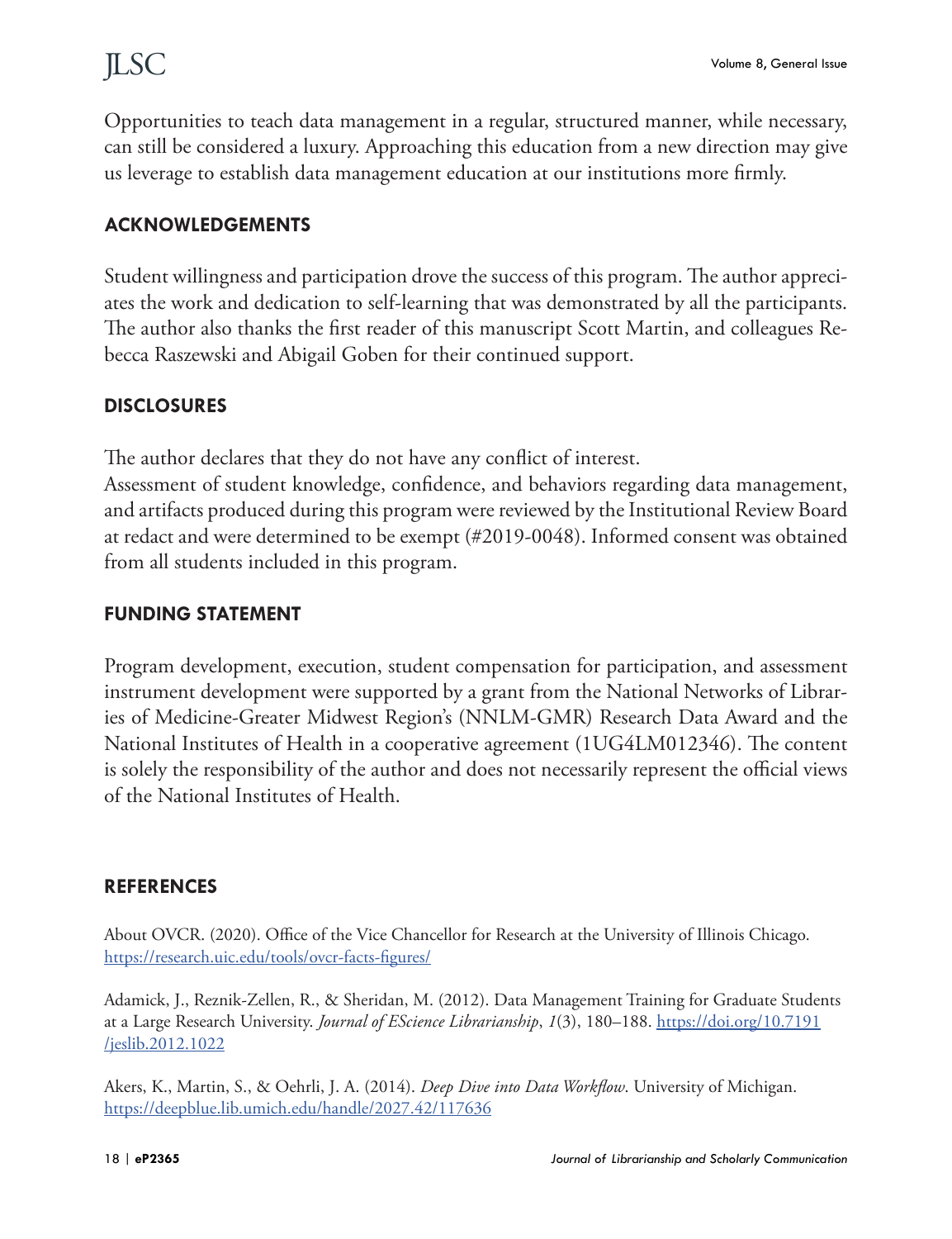Carlson, J., Fosmire, M., Miller, C. C., & Nelson, M. S. (2011). Determining Data Information Literacy Needs: A Study of Students and Research Faculty. *Portal: Libraries and the Academy*, *11*(2), 629–657. <https://doi.org/10.1353/pla.2011.0022>

Carlson, J., Johnston, L., Westra, B., & Nichols, M. (2013). Developing an Approach for Data Management Education: A Report from the Data Information Literacy Project. *International Journal of Digital Curation*, *8*(1), 204–217.<https://doi.org/10.2218/ijdc.v8i1.254>

Carlson, J., & Stowell-Bracke, M. (2013). Data Management and Sharing from the Perspective of Graduate Students: An Examination of the Culture and Practice at the Water Quality Field Station. *Portal: Libraries and the Academy*, *13*(4), 343–361. <https://doi.org/10.1353/pla.2013.0034>

Carlson, J., & Johnston, L. (2015). *Data information literacy: Librarians, data, and the education of a new generation of researchers*. Purdue University Press. [https://doi.org/10.26530/OAPEN\\_626975](https://doi.org/10.26530/OAPEN_626975)

Clement, R., Blau, A., Abbaspour, P., & Gandour-Rood, E. (2017). Team-based data management instruction at small liberal arts colleges. *IFLA Journal*, *43*(1), 105–118. [https://doi.org/10.1177](https://doi.org/10.1177/0340035216678239) [/0340035216678239](https://doi.org/10.1177/0340035216678239)

Fearon, D., Gunia, B. L., Pralle, B., Lake, S., & Sallans, A. (2013). *SPEC Kit 334: Research Data Management Services*. Association of Research Libraries.<https://doi.org/10.29242/spec.334>

Federation of Earth Science Information Partners. (2016). *DMT Clearinghouse*. ESIP Data Management Training.<https://dmtclearinghouse.esipfed.org/>

Federer, L. M., Lu, Y.-L., & Joubert, D. J. (2016). Data literacy training needs of biomedical researchers. *Journal of the Medical Library Association*, *104*(1), 52–57. <https://doi.org/10.3163/1536-5050.104.1.008>

Flipped Learning Network. (n.d.). *Definition of Flipped Learning*. Flipped Learning Network Hub. Retrieved August 6, 2020, from<https://flippedlearning.org/definition-of-flipped-learning/>

Frank, E. P., & Pharo, N. (2016). Academic Librarians in Data Information Literacy Instruction: A Case Study in Meteorology. *College & Research Libraries*, *77*(4), 536–552.<https://doi.org/10.5860/crl.77.4.536>

Frugoli, J., Etgen, A. M., & Kuhar, M. (2010). Developing and Communicating Responsible Data Management Policies to Trainees and Colleagues. *Science and Engineering Ethics*, *16*(4), 753–762. [https://](https://doi.org/10.1007/s11948-010-9219-1) [doi.org/10.1007/s11948-010-9219-1](https://doi.org/10.1007/s11948-010-9219-1)

Goben, A., & Griffin, T. (2019). In Aggregate: Trends, Needs, and Opportunities from Research Data Management Surveys. College & Research Libraries, 80(7), 903–924. <https://doi.org/10.5860/crl.80.7.903>

Grassian, E., & Kaplowitz, J. (2009). Critical Thinking and Active Learning. In *Information Literacy Instruction: Theory and Practice* (second, p. 412). Neal-Schuman Publishers.

Haak, D. C., HilleRisLambers, J., Pitre, E., & Freeman, S. (2011). Increased Structure and Active Learning Reduce the Achievement Gap in Introductory Biology. *Science*, *332*(6034), 1213–1216. [https://doi.org](https://doi.org/10.1126/science.1204820) [/10.1126/science.1204820](https://doi.org/10.1126/science.1204820)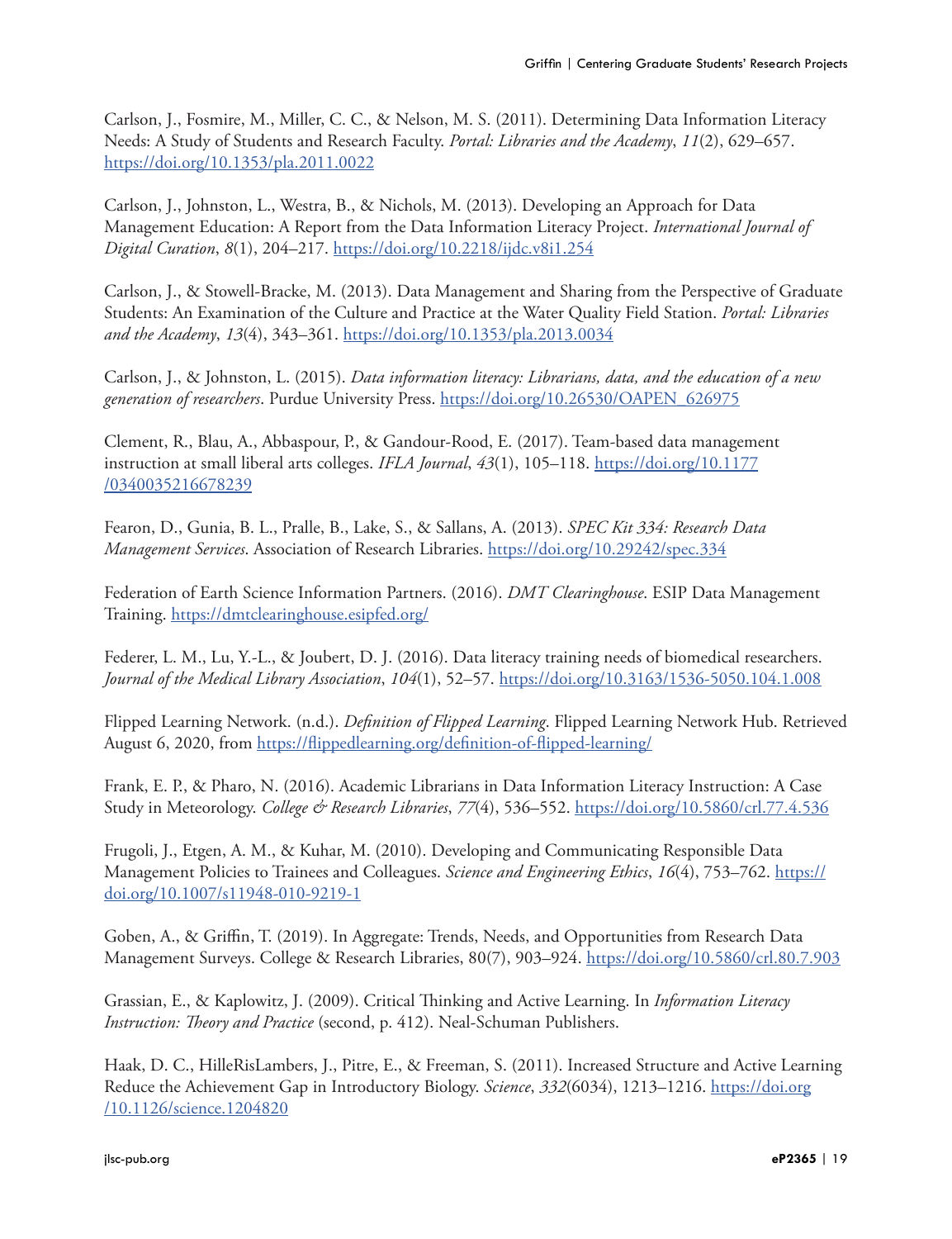Henkel, H., Hutchison, V., Strasser, C., Hespanha, S., Vanderbilt, K., Wayne, L., Hampton, S., Budden, A., Wang, Y., Bloom, D., Hodge, A., Steinhart, G., Wright, S., & Mayernik, M. (n.d.). *Education Modules*. DataONE Education Modules. Retrieved from https://dataoneorg.git[hu](http://u)b.io/Education/

Johnston, L., & Jeffryes, J. (2014a). Data Management Skills Needed by Structural Engineering Students: Case Study at the University of Minnesota. *Journal of Professional Issues in Engineering Education and Practice*, *140*(2), 05013002. [https://doi.org/10.1061/\(ASCE\)EI.1943-5541.0000154](https://doi.org/10.1061/(ASCE)EI.1943-5541.0000154)

Johnston, L., & Jeffryes, J. (2014b). Steal this idea. *College & Research Libraries News*, *75*(8), 431–434. llf. <https://doi.org/10.5860/crln.75.8.9175>

Kvale, L., & Stangeland, E. (2017). Skills for research data management—Developing RDM courses at the university of Oslo. *Proceedings of the Association for Information Science and Technology*, *54*(1), 728–730. <https://doi.org/10.1002/pra2.2017.14505401134>

Lamar Soutter Library, U. of M. M. S. (n.d.). *New England Collaborative Data Management Curriculum*. New England Collaborative Data Management Curriculum. Retrieved from [https://library.umassmed.edu](https://library.umassmed.edu/resources/necdmc/index) [/resources/necdmc/index](https://library.umassmed.edu/resources/necdmc/index)

Macy, K. V., & Coates, H. L. (2016). Data information literacy instruction in Business and Public Health: Comparative case studies. *IFLA Journal*, *42*(4), 313–327. <https://doi.org/10.1177/0340035216673382>

Mattern, E., Jeng, W., He, D., Lyon, L., & Brenner, A. (2015). Using participatory design and visual narrative inquiry to investigate researchers' data challenges and recommendations for library research data services. *Program*, *49*(4), 408–423. llf. <https://doi.org/10.1108/PROG-01-2015-0012>

Minority-Serving Institution Status. (2020). University of Illinois Chicago Office of the Chancellor. [https://](https://chancellor.uic.edu/minority-serving-designations/) [chancellor.uic.edu/minority-serving-designations/](https://chancellor.uic.edu/minority-serving-designations/)

Muilenburg, J., Lebow, M., & Rich, J. (2014). Lessons Learned From a Research Data Management Pilot Course at an Academic Library. *Journal of EScience Librarianship*, *3*(1), 67–73. [https://doi.org/10.7191](https://doi.org/10.7191/jeslib.2014.1058) [/jeslib.2014.1058](https://doi.org/10.7191/jeslib.2014.1058)

National Science Foundation. (2010, November 30). *Dissemination and Sharing of Research Results*. US NSF - About.<http://www.nsf.gov/bfa/dias/policy/dmp.jsp>

Piorun, M., Kafel, D., Leger-Hornby, T., Najafi, S., Martin, E., Colombo, P., & LaPelle, N. (2012). Teaching Research Data Management: An Undergraduate/Graduate Curriculum. *Journal of EScience Librarianship*, 46–50.<https://doi.org/10.7191/jeslib.2012.1003>

Roehling, P. V. (2018a). Creating and Implementing Effective Active Learning Experiences. In P. V. Roehling (Ed.), *Flipping the College Classroom: An Evidence-Based Guide* (pp. 45–78). Springer International Publishing. [https://doi.org/10.1007/978-3-319-69392-7\\_3](https://doi.org/10.1007/978-3-319-69392-7_3)

Roehling, P. V. (2018b). Student Reactions to and the Effectiveness of the Flipped Classroom Across Learning Domains. In P. V. Roehling (Ed.), *Flipping the College Classroom: An Evidence-Based Guide* (pp. 15–43). Springer International Publishing. [https://doi.org/10.1007/978-3-319-69392-7\\_2](https://doi.org/10.1007/978-3-319-69392-7_2)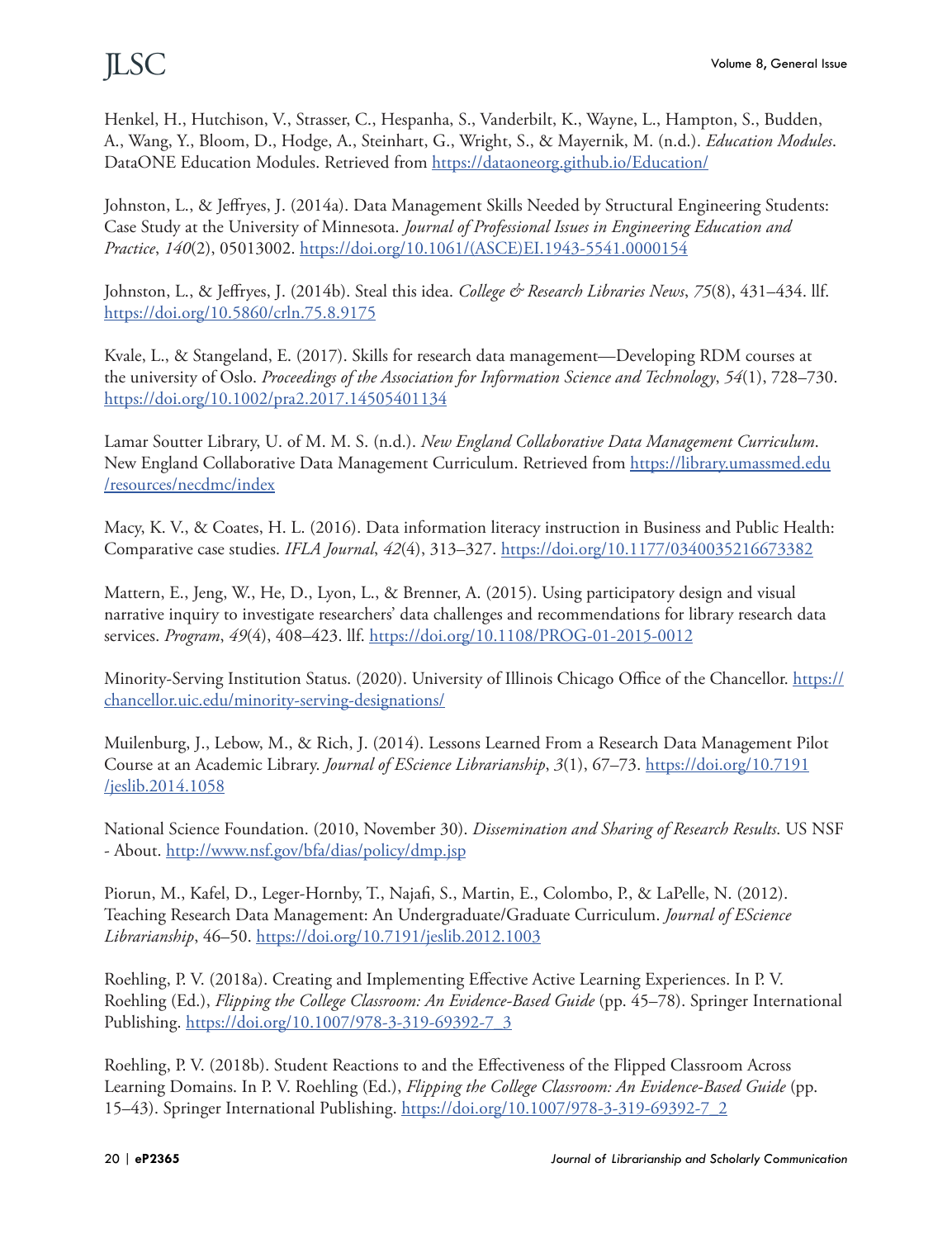Talbert, R., & Bergmann, J. (2017). *Flipped Learning*. Stylus Publishing, LLC. [http://ebookcentral](http://ebookcentral.proquest.com/lib/uic/detail.action?docID=4848101) [.proquest.com/lib/uic/detail.action?docID=4848101](http://ebookcentral.proquest.com/lib/uic/detail.action?docID=4848101)

Tenopir, C., Allard, S., Frame, M., Birch, B., Baird, L., Sandusky, R., Langseth, M., United States Geological Survey, Hughes, D., University of Tennessee, Knoxville, Lundeen, A., & Michigan State University. (2015). Research Data Services in Academic Libraries: Data Intensive Roles for the Future? *Journal of EScience Librarianship*, *4*(2), e1085. <https://doi.org/10.7191/jeslib.2015.1085>

Tenopir, C., Birch, B., & Allard, S. (2012). Academic Libraries and Research Data Services: Current Practices and Plans for the Future. *Association of College and Research Libraries*. [http://www.ala.org/acrl/sites](http://www.ala.org/acrl/sites/ala.org.acrl/files/content/publications/whitepapers/Tenopir_Birch_Allard.pdf) [/ala.org.acrl/files/content/publications/whitepapers/Tenopir\\_Birch\\_Allard.pdf](http://www.ala.org/acrl/sites/ala.org.acrl/files/content/publications/whitepapers/Tenopir_Birch_Allard.pdf)

Theobald, E. J., Hill, M. J., Tran, E., Agrawal, S., Arroyo, E. N., Behling, S., Chambwe, N., Cintrón, D. L., Cooper, J. D., Dunster, G., Grummer, J. A., Hennessey, K., Hsiao, J., Iranon, N., Jones, L., Jordt, H., Keller, M., Lacey, M. E., Littlefield, C. E., … Freeman, S. (2020). Active learning narrows achievement gaps for underrepresented students in undergraduate science, technology, engineering, and math. *Proceedings of the National Academy of Sciences*, *117*(12), 6476–6483.<https://doi.org/10.1073/pnas.1916903117>

Thielen, J., & Hess, A. N. (2017). Advancing Research Data Management in the Social Sciences: Implementing Instruction for Education Graduate Students Into a Doctoral Curriculum. *Behavioral & Social Sciences Librarian*, *36*(1), 16–30. lxh.<https://doi.org/10.1080/01639269.2017.1387739>

University of Edinburgh, I. S. (2019, September). *MANTRA Learning Units*. Mantra Research Data Management Training.<https://mantra.edina.ac.uk/>

Whitmire, A. L. (2015). Implementing a Graduate-Level Research Data Management Course: Approach, Outcomes, and Lessons Learned. *Journal of Librarianship & Scholarly Communication*, *3*(2), 1–22. lxh. <https://doi.org/10.7710/2162-3309.1246>

Wiljes, C., & Cimiano, P. (2019). Teaching Research Data Management for Students. *Data Science Journal*, *18*, 38.<https://doi.org/10.5334/dsj-2019-038>

Wright, S. J., & Andrews, C. (2015). Natural Resources/Graduate Students/Wright & Andrews/Cornell University/2013. *Data Information Literacy Case Study Directory*, *2*(1), 1. [https://doi.org/10.5703](https://doi.org/10.5703/1288284315476) [/1288284315476](https://doi.org/10.5703/1288284315476)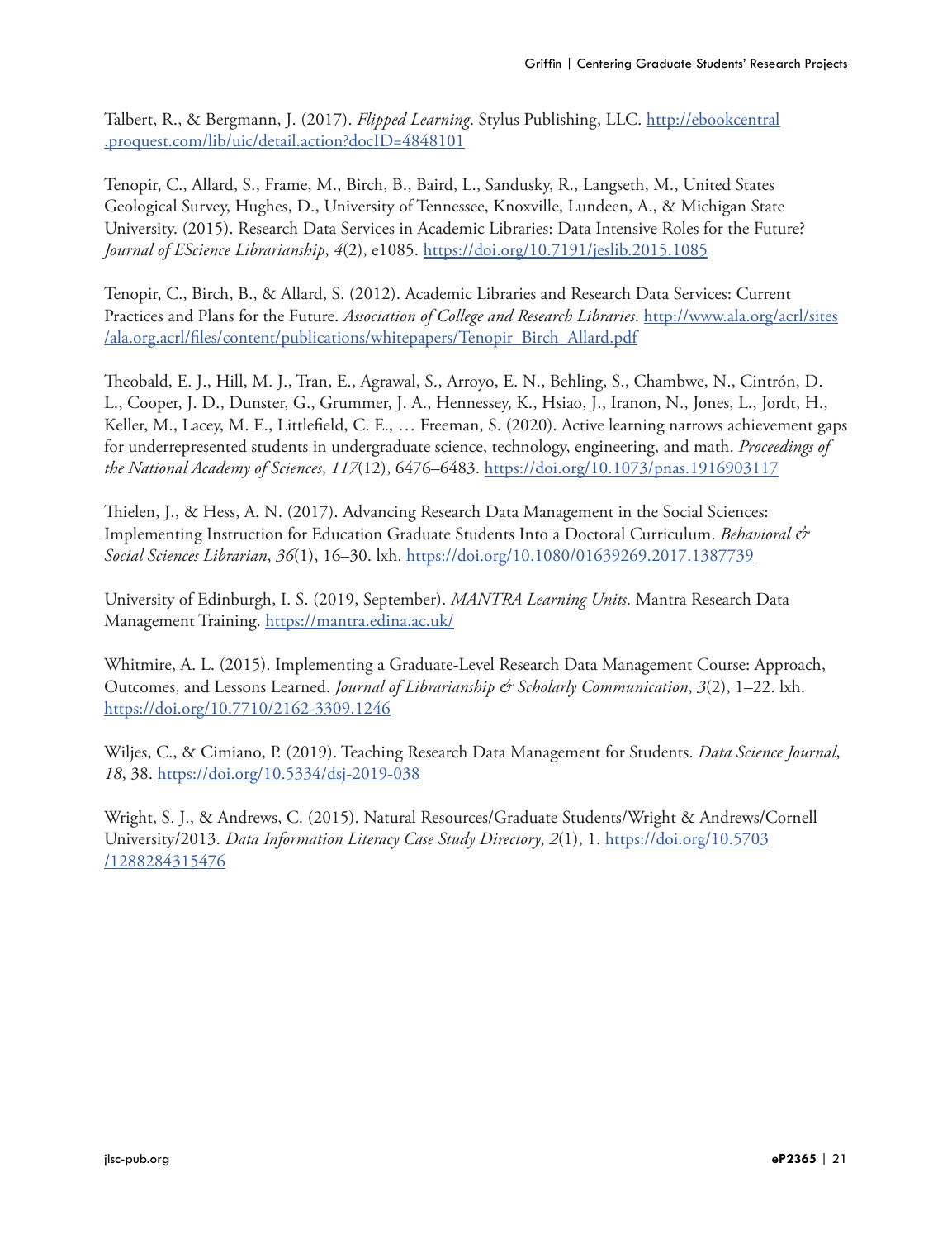### **APPENDIX A Program Outline**

### Week 1: Introduction

- Learning objectives
	- o Identify elements of a research data lifecycle.
	- o Identify personal values regarding research data management.
	- o Identify other entities' (funder/lab/etc.) values regarding data management.
	- o Reflect on the gaps that may exists between value systems as they relate to the data lifecycle.
- Discussion points themes/points on whiteboard
	- o How would you define data management?
	- o What are different aspects/elements/activities?
	- o What are you responsible for? What are others responsible for?
- In class activity
	- o Draw a data lifecycle that represents your project.
	- o Talk through your lifecycle to the group.
- Implementation activity (uploaded)
	- o 5-minute reflection answering: Why is data management important to you? What do you want to learn in the program? What do you think will be challenging for you regarding data management? What do you think will be easy for you regarding data management?
- DIL Competency and skills addressed
	- o DIL 3: Data curation and reuse
		- Recognizes that data may have value beyond the original purpose, to validate research, or for use by others
		- Understands that curating data is a complex, often costly endeavor that is nonetheless vital to community driven e-research
	- o DIL 12: Ethics and attribution
		- Develops an understanding of intellectual property, privacy and confidentiality issues, and the ethos of the discipline when it comes to sharing and administering data.

Week 2: Discipline standards and expectations

- Learning objective
	- o Students will learn the stakeholders, influencers, and standards that govern data management in their discipline and their research project.
- Discussion points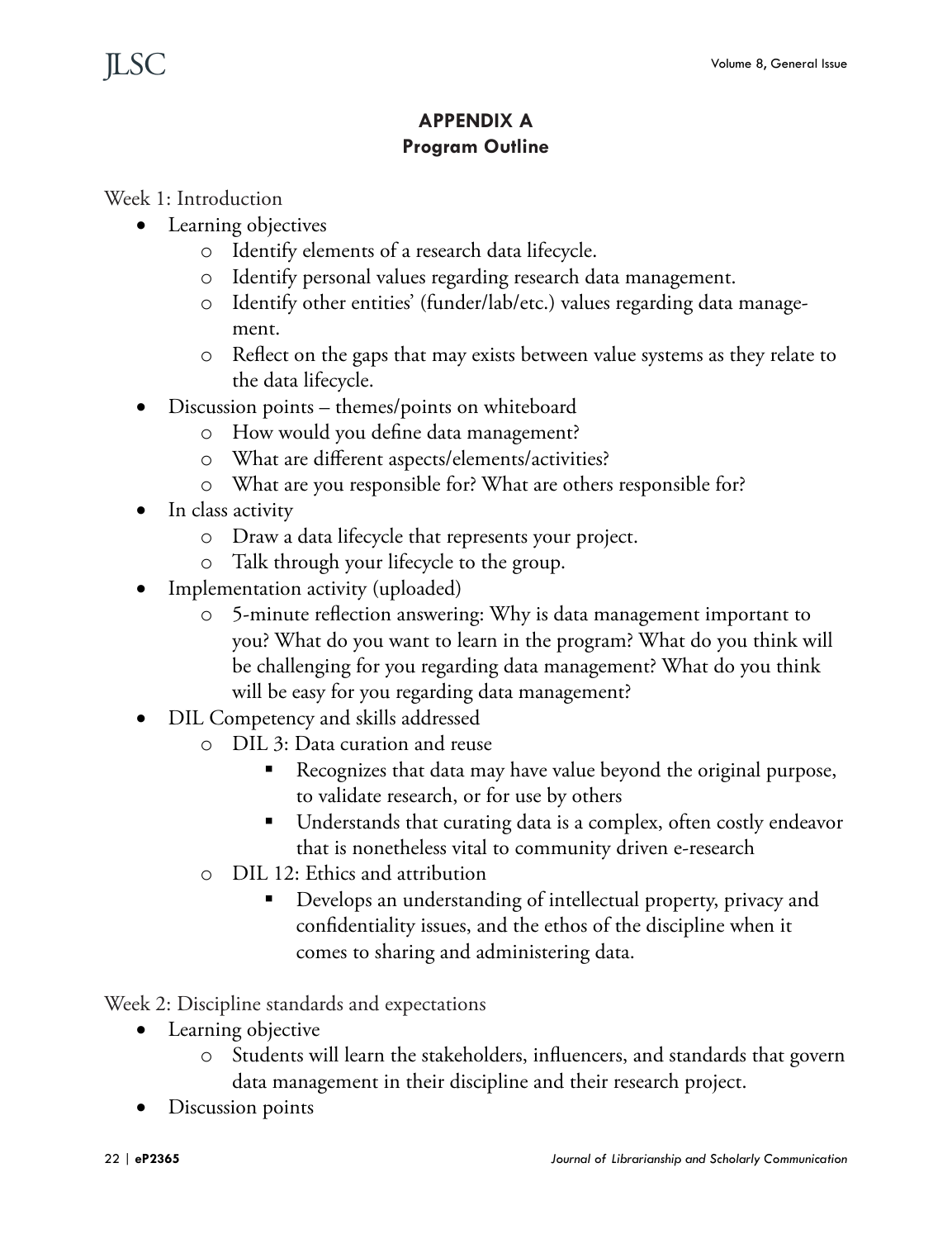- o What is metadata? How do you define it?
- o What are the parameters for good metadata?
- o What are examples of bad metadata?
- In-class activity/Implementation activity (uploaded)
	- o Work through the modified Deep Dive into Data Worksheet (adapted from (Akers et al., 2014))
- DIL Competency and skills addressed
	- o DIL 1: Culture of practice
		- Recognizes the practices, values, and norms of the field, discipline, or subdiscipline as they relate to managing, sharing, curation, and preserving data
		- Recognizes relevant data standards for the field and how these standards are applied.
	- o DIL 3: Data curation and reuse
		- Is able to distinguish which elements of a data set are likely to have future value for self and others.

Week 3: Project mapping

- Learning objectives
	- o Students will learn the components of a data management plan.
	- o Students will map the infrastructure for their own projects.
- Discussion points
	- o No discussion.
- In class activity
	- o Create a DMPTool account.
	- o Overview of the DMPTool and expectations.
	- o Peer feedback on project map.
- Implementation activity
	- o Facilitated activity building their project map.
	- o Submit photo of final map. (uploaded)
- • DIL competency and skills addressed
	- o DIL 4: Data management and organization
		- Understands the life cycle of data, develops data management plans, and keeps track of the relation of subsets or processed data to the original data sets.
	- o DIL 7: Data curation and reuse
		- Articulates the planning and activities needed to enable data curation, both generally and within their local practice
	- o DIL 9: Databases and data formats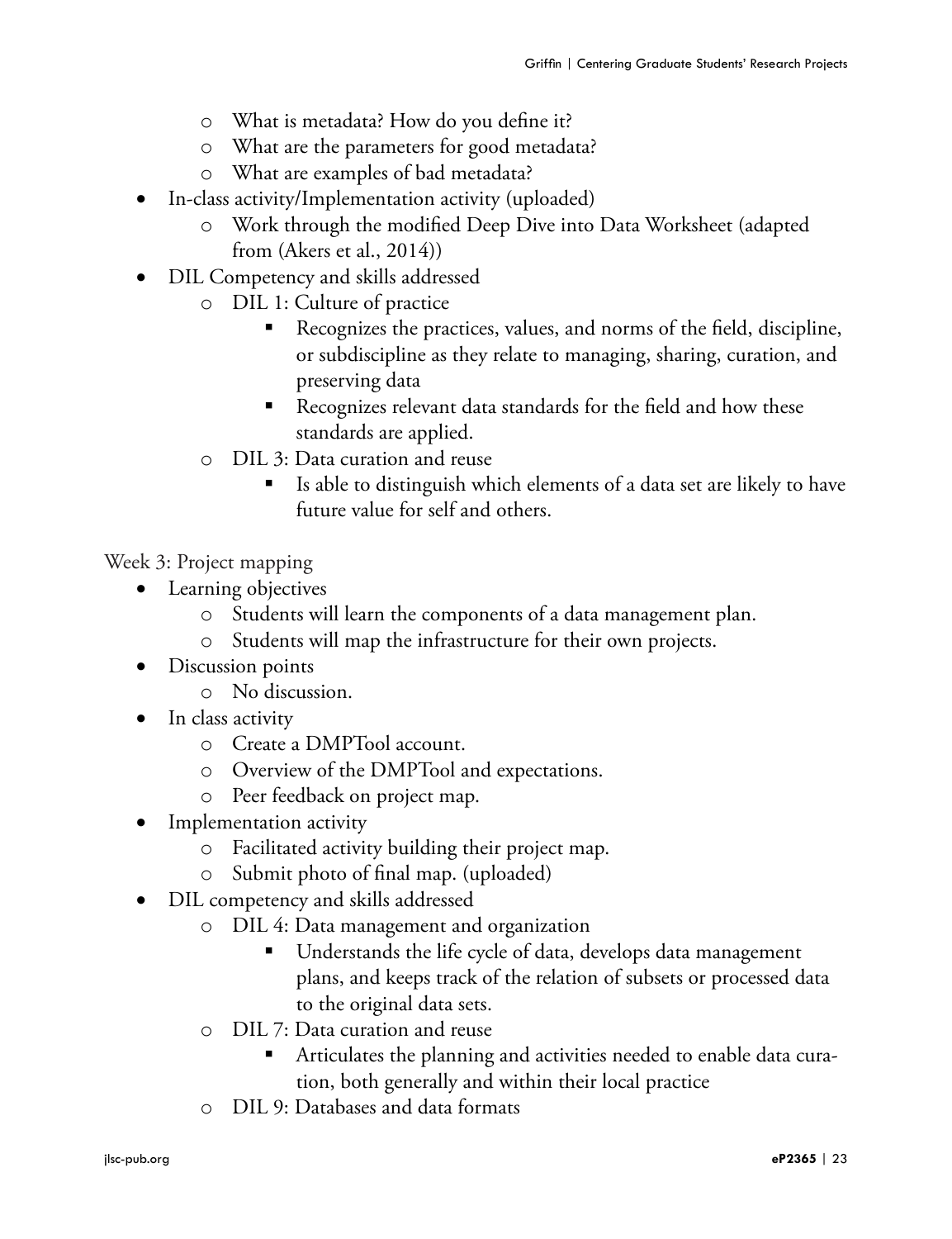- Becomes familiar with standard data formats and types for the discipline.
- Understands which formats and data types are appropriate for different research questions.

Week 4: Folder organization

- Learning objectives
	- o Students will learn best practices for folder organization.
	- o Students will begin developing an organization structure based on their project maps.
- Discussion points
	- o What approaches are there for organization strategies?
	- o What are advantages/disadvantages from each strategy?
- In class activity/Implementation activity (combined)
	- o Using Wk 3 project map, create folder structure that aligns with workflow.
	- o Mini consultation by instructor with each student during class to ask/answer questions about their particular folder strategy.
	- o Ten-minute reflection answering the following: What is your current strategy for folder organization? What are you doing well? What could be better and how are you going to get there? (drawing on feedback from the mini consultation) (uploaded)
	- o Free time: work on DMP.
- DIL competency and skills addressed
	- o DIL 4: Data management and organization
		- Understands the life cycle of data, develops data management plans, and keeps track of the relation of subsets or processed data to the original data sets.

Week 5: File naming

- Learning objectives
	- o Students will learn best practices for file naming.
	- o Students will create file naming conventions for their files
- Discussion points
	- o What approaches are there for file naming strategies?
	- o What are the advantages/disadvantages of each strategy?
- In class activity/Implementation activity (combined)
	- o Using Wk 3 project map and Wk 4 folder structure, create file naming conventions that align with workflow.
	- o Mini consultation by instructor with each student during class to ask/an-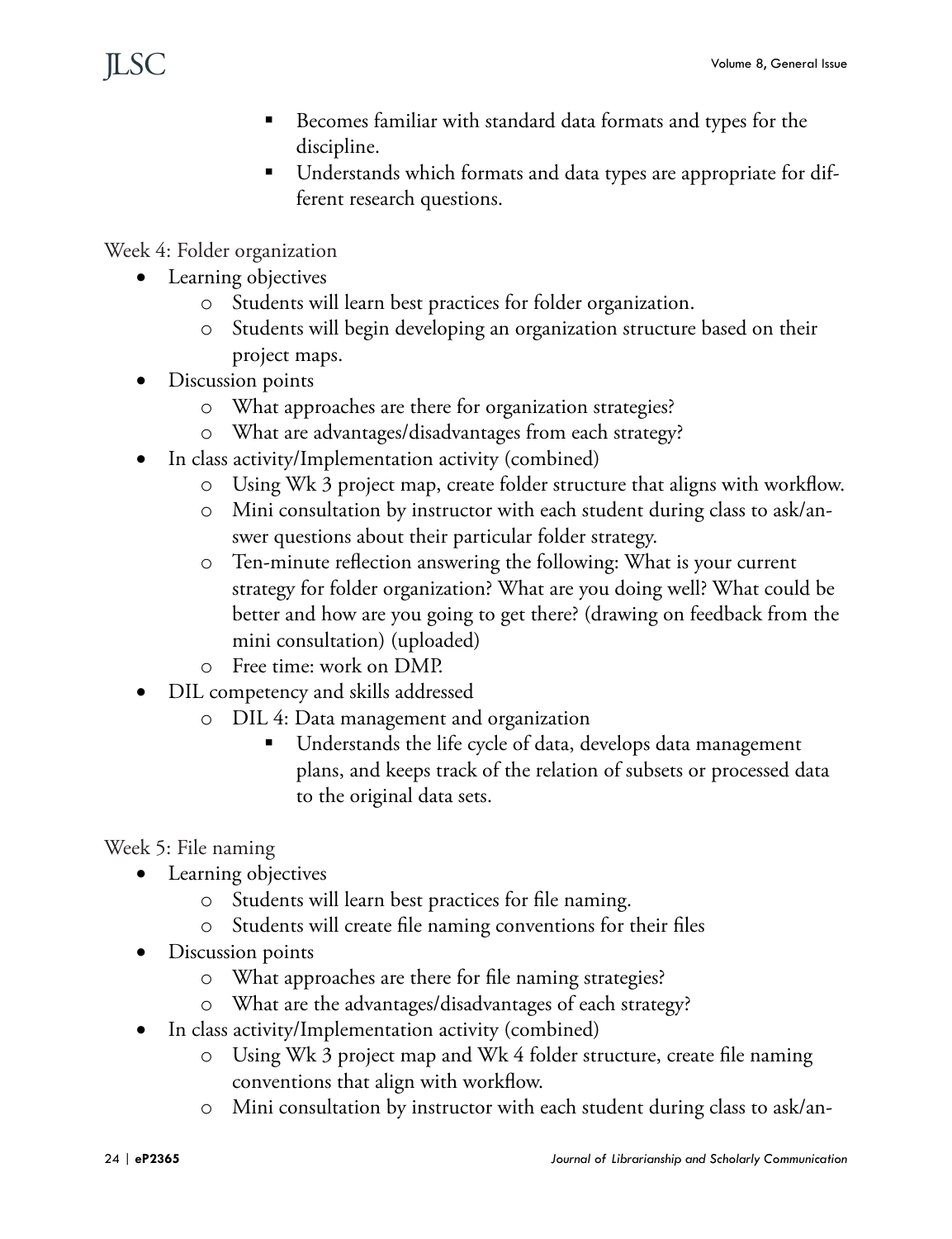swer questions about their file naming strategy.

- o Ten-minute reflection answering the following: What is your current strategy for file naming? What are you doing well? What could be better and how are you going to get there? (drawing on feedback from the mini consultation) (uploaded).
- o Free time: work on DMP.
- DIL competency and skills addressed
	- o DIL 4: Data management and organization
		- Understands the life cycle of data, develops data management plans, and keeps track of the relation of subsets or processed data to the original data sets.
	- o DIL 5: Data preservation
		- Utilizes best practices in preparing data for its eventual preservation during its active life cycle
	- o DIL 7: Data quality and documentation
		- Tracks data provenance and clearly delineates and denotes versions of a dataset
	- o DIL 11: Metadata and data description
		- Understands the rationale for metadata and proficiently annotates and describes data so it can be understood and used by self and others.

Week 6: Tables of contents, indexes, readmes, dictionaries, and codebooks

- Learning objectives
	- o Students will learn the principles and best practices for creating and using tables of contents, indexes, readme files, codebooks, and/or dictionaries.
	- o Students will begin to create these objects for their research projects.
- Discussion points
	- o Review examples of tables of contents, indexes, readme files, data dictionaries, and codebooks.
- In-class activity
	- o Small group evaluation of a "messy spreadsheet." Report out what documentation could be created to make sense of or be able to use the data.
- Implementation activity (uploaded)
	- o Using template provided, students list documentation needed to create context between their research components outlined in Wk 1-5 (uploaded).
	- o Free time: work on DMP.
- DIL competency and skills addressed
	- o DIL 3: Data curation and reuse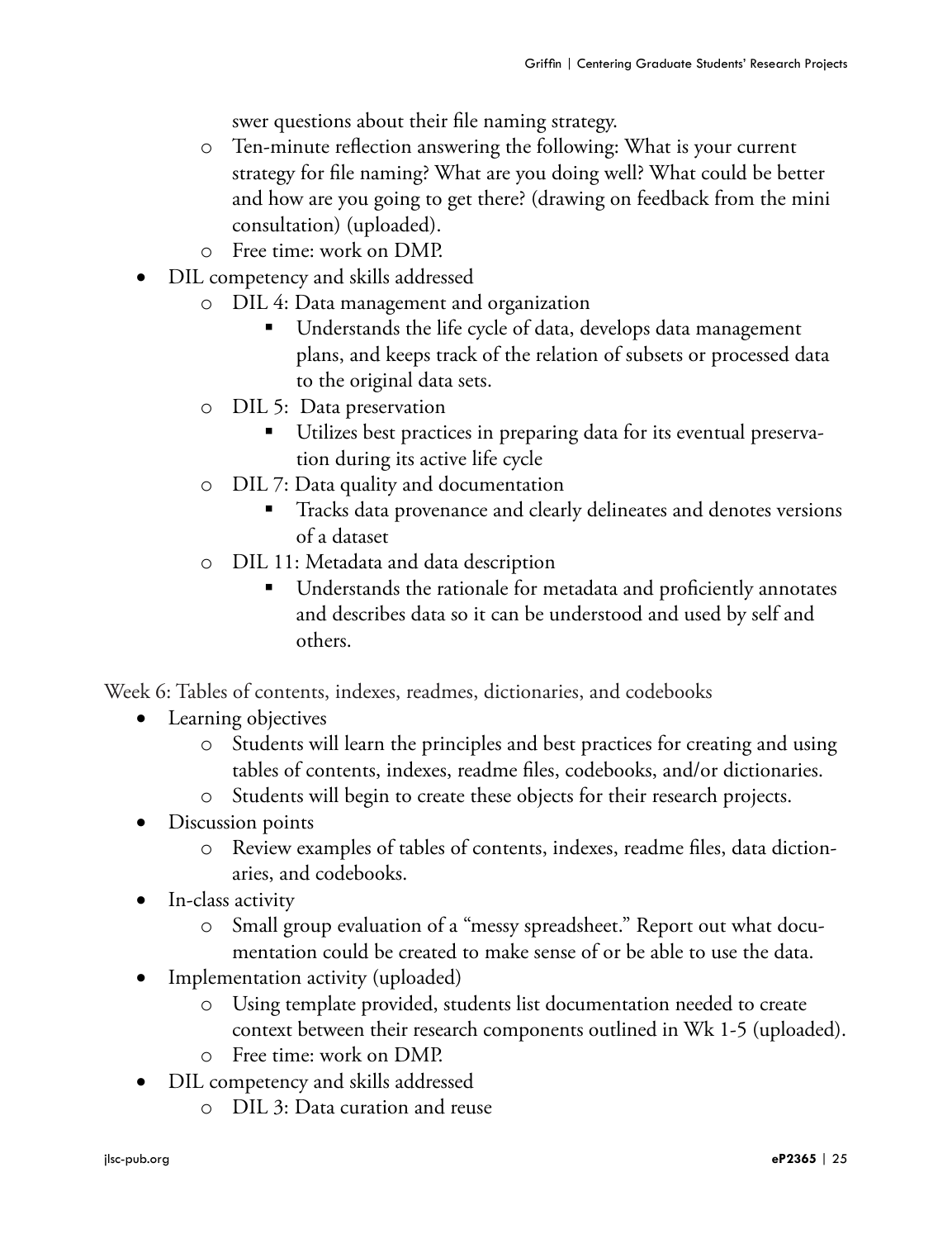- Understands that curating data is a complex, often costly endeavor that is nonetheless vital to community driven e-research
- o DIL 4: Data management and organization
	- Understands the life cycle of data, develops data management plans, and keeps track of the relation of subsets or processed data to the original data sets.
- o DIL 7: Data quality and documentation
	- Recognizes, documents, and resolves any apparent artifacts, incompletion, or corruption of data
	- Utilizes metadata to sufficiently enable reproduction of research results and data by others
	- **Tracks data provenance and clearly delineates and denotes versions** of a dataset.

Week 7: Templates: protocols, checklists, Standard Operating Procedures

- Learning objectives
	- o Students will learn the principles and best practices for creating and using templates, standard operating procedures, and checklists.
	- o Students will explore examples of these objects and decide what they need to support their research projects.
	- o Students will create one of these objects.
- Discussion points
	- o What is the different between protocols, templates, standard operating procedures and checklists?
	- o What are the advantages/disadvantages of each?
	- o Where can we use each in data management?
- In-class activity/Implementation activity
	- o Student selects an area where they are performing a new data management task and creates either a protocol, template, standard operating procedures, or checklist to support it. (uploaded)
	- o Mini consultation by instructor with each student during class to ask/answer questions about their support document.
	- o Free time: work on DMP.
- • DIL competencies and skills addressed
	- o DIL 3: Data curation and reuse
		- Articulates the planning and activities needed to enable data curation, both generally and within their local practice.
	- o DIL 4: Data management and organization
		- Creates standard operating procedures for data management and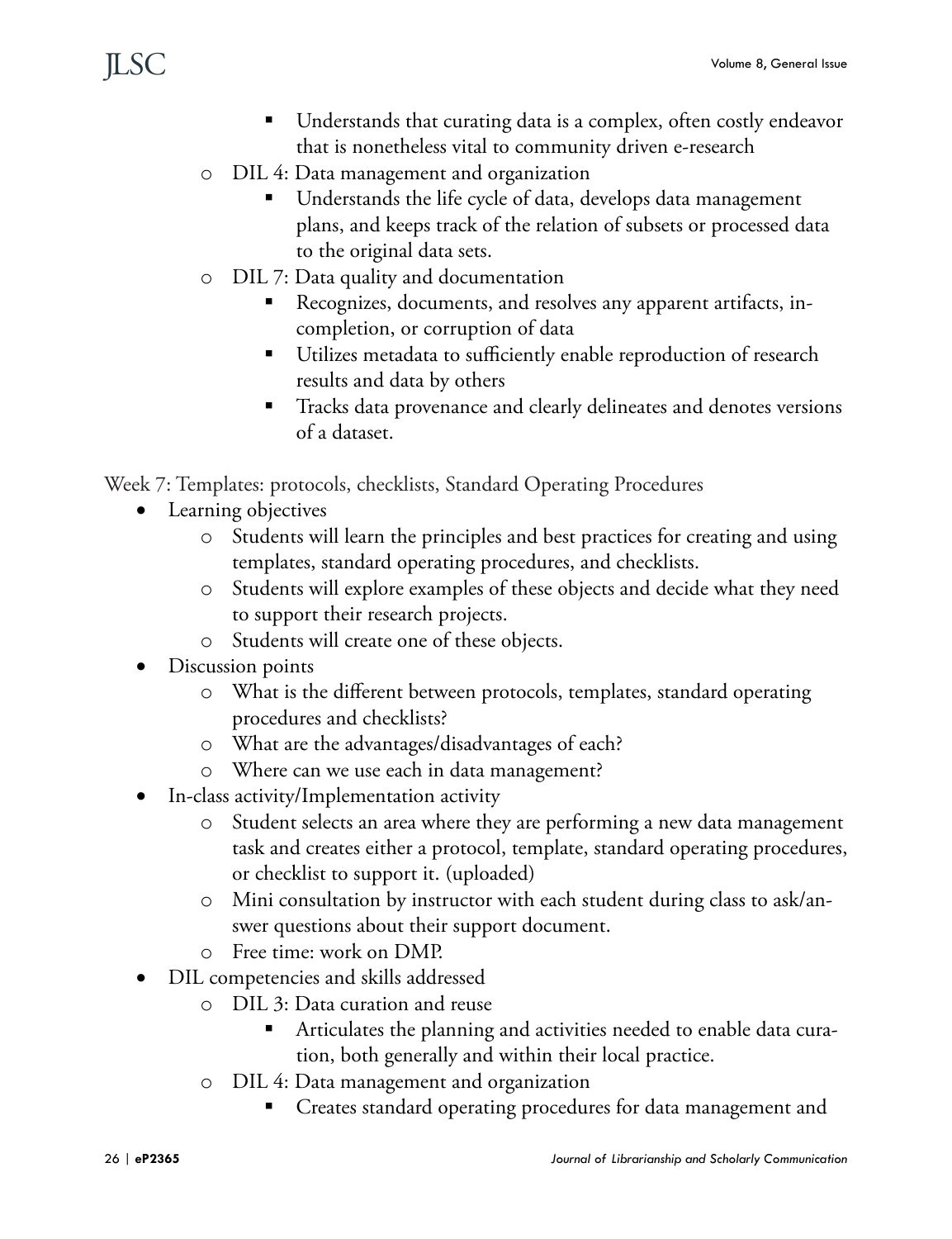#### documentation.

Week 8: Productivity and Habits

- Learning objectives
	- o Students will identify data management task they would like/need to accomplish going forward in their research.
	- o Student will create a plan for accomplishing those tasks.
- Discussion points
	- o Difference between productivity strategies.
- In class activity/Implementation activity
	- o Facilitated prompts through worksheet answering questions regarding future data management activities and developing a regular habit regarding data management. (uploaded)
	- o Submit final DMP. (uploaded)
- • DIL competencies and skills addressed
	- o DIL 3: Data curation and reuse
		- Recognizes that data must be prepared for its eventual curation at its creation and throughout its life cycle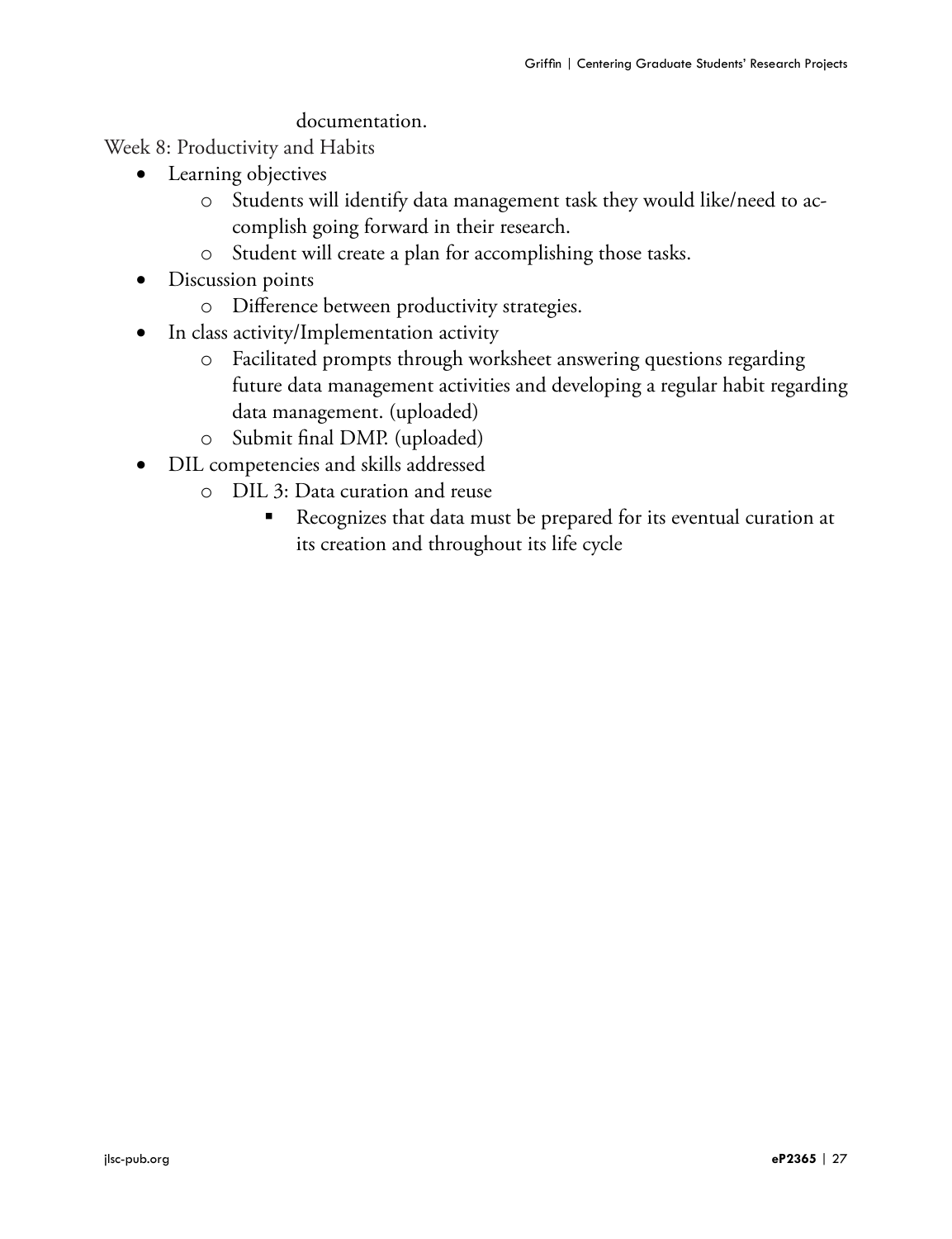**APPENDIX B Student Map Examples**